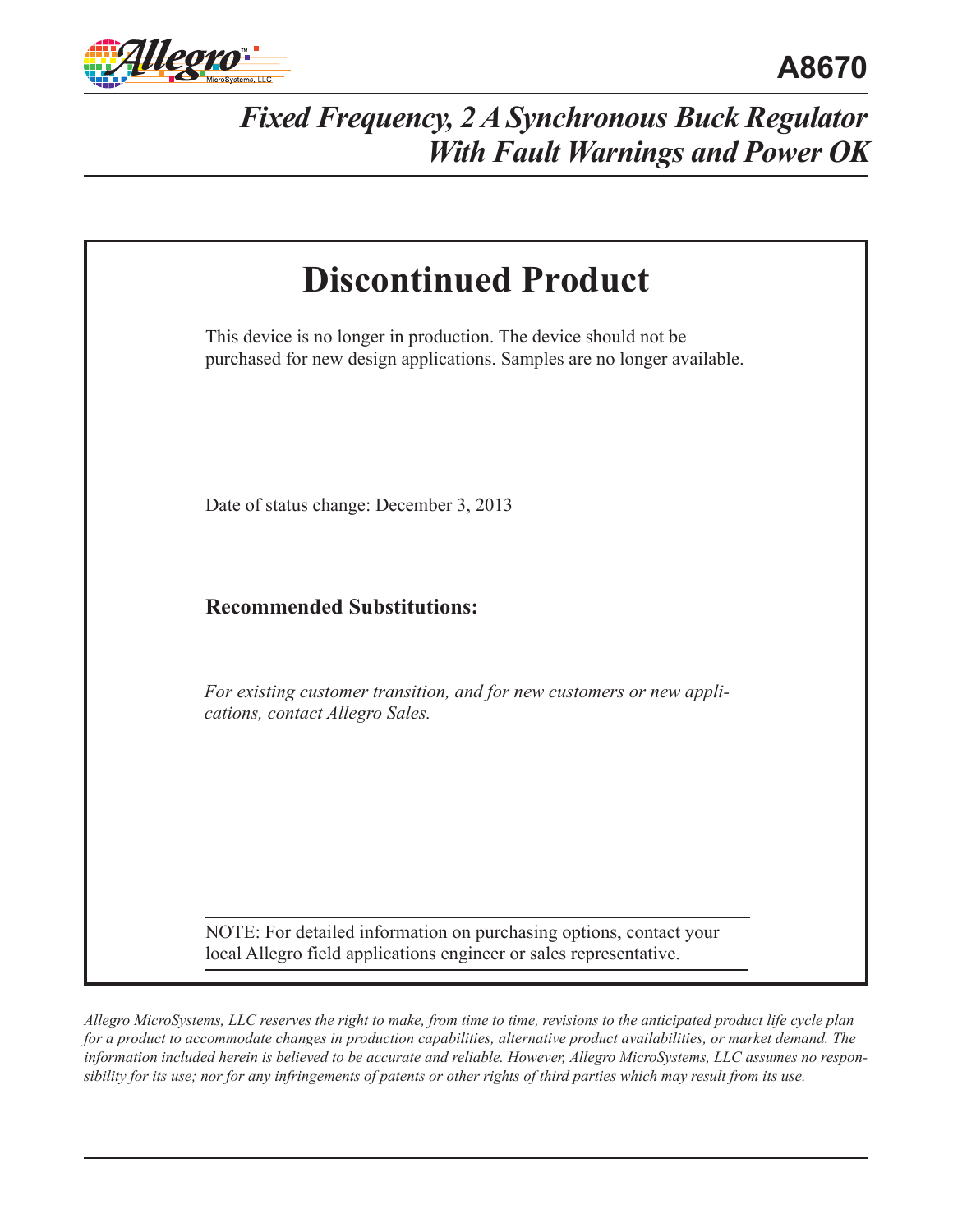

### **Features and Benefits**

- High efficiency integrated FETs optimized for lower duty cycle voltage conversion: 180 mΩ high side, 40 mΩ low side
- Adjustable output voltage, down to 0.6 V
- Extremely short minimum controllable on-time; example: allows 12 V conversion to 0.6 V at >1 MHz
- Reference accuracy of  $\pm 1\%$  throughout temperature range
- $\cdot$  FAULT and Power OK pins for operating and protection modes:
- Normal operation
- $\rm v_{\rm FB}$  low or high
- Overcurrent
- UVLO
- Thermal warning prior to TSD
- Thermal shutdown (TSD)
- LX–GND short protection
- Timing resistor open circuit protection

*Continued on the next page…*

### **Package: 20-contact QFN with exposed thermal pad (suffix ES)**



### **Description**

The A8670 is a synchronous buck converter capable of delivering up to 2 A. The A8670 utilizes valley current mode control, allowing very short on-times to be achieved. This makes it ideal for applications that require very low output voltages relative to the input voltage, combined with high switching frequencies. Valley current mode control inherently provides improved transient response over traditional switcher schemes, through the use of a voltage feedforward loop and frequency modulation during large signal load changes.

The A8670 includes a comprehensive set of diagnostic flags, allowing the host platform to react to a myriad of different conditions. A fault output indicates when either the temperature is becoming unusually high, or a single point failure has occurred; for example, the switching node (LX) shorted to ground, or the timing resistor going open-circuit. A Power OK (POK) output is also provided after a fixed delay, to indicate when the output voltage is within regulation. The A8670 is a rugged solution, offering protection against input undervoltages,

*Continued on the next page…*

### **Applications**

- Servers
- Point of load supplies
- Network and telecom
- Storage



 $V_{1N}$  = 12 V,  $V_{OUT}$  = 1.2 V, and  $f_{SW}$  = 700 kHz For additional examples, see the Typical Applications section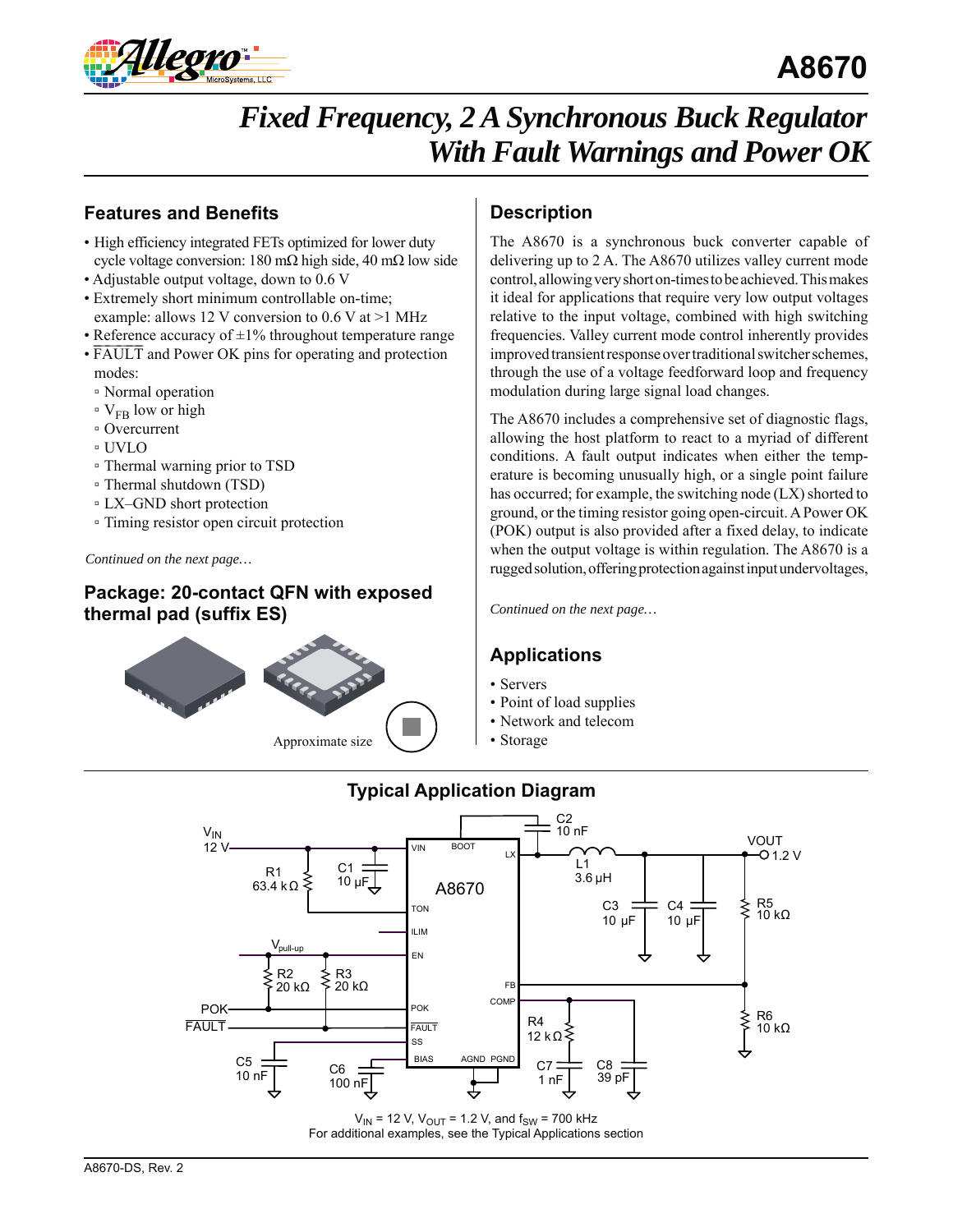### **Features and Benefits (continued) Description (continued)**

- •Adjustable switching frequency and current limit to optimize
- efficiency and external component sizing
- •Externally adjustable soft-start time •Shutdown supply current only 1 μA
- •Pre-bias start-up capability
- •Input voltage range: from 7 to 16 V

output overvoltages, overtemperature, output overloads, shortcircuits, current source overloads and any single point failures.

The A8670 is extremely flexible, with external loop compensation, on-time select (switching frequency), programmable soft-start, and current limit. The selectable pulse-by-pulse current limit avoids the requirement to oversize the inductor to cope with large fault currents. The switching frequency can be chosen, between 200 kHz and 1 MHz.

The device package (ES) is a 20-contact, 4 mm  $\times$  4 mm, 0.75 mm nominal overall height QFN with exposed thermal pad. The package is lead (Pb) free, with 100% matte tin leadframe plating.

#### **Selection Guide**

| <b>Part Number</b>                                            | Packing*                                         |  |  |  |  |  |
|---------------------------------------------------------------|--------------------------------------------------|--|--|--|--|--|
| A8670EESTR-T                                                  | 7-in. reel, 1500 pieces/reel, 12-mm carrier tape |  |  |  |  |  |
| *Contact Allegro <sup>TM</sup> for additional packing options |                                                  |  |  |  |  |  |

**Absolute Maximum Ratings**

| <b>Characteristic</b>                | Symbol            | <b>Notes</b>                     | Rating                              | Unit         |
|--------------------------------------|-------------------|----------------------------------|-------------------------------------|--------------|
| VIN, TON, and EN Pin Voltage         | $V_{1}$           | With respect to GND              | $-0.3$ to 18                        | V            |
|                                      |                   | With respect to GND              | $-0.6$ to $V_{IN}$ + 0.3            | $\vee$       |
| LX Pin Voltage                       | $V_{LX}$          | $t < 50$ ns, with respect to GND | $-1.0$                              | V            |
| <b>BOOT Pin Voltage</b>              | $V_{BOOT}$        | With respect to GND              | $V_{LX}$ – 0.3 to<br>$V_{1x}$ + 8.0 | $\vee$       |
| <b>BIAS Pin Voltage</b>              | $V_{BIAS}$        |                                  | $-0.3$ to 8.0                       | V            |
| All Other Pins                       |                   |                                  | $-0.3$ to $7.0$                     | V            |
| <b>Operating Ambient Temperature</b> | $T_A$             | E temperature range              | $-40$ to 85                         | °C           |
| Maximum Junction Temperature         | $T_{\rm d}$ (max) |                                  | 150                                 | $^{\circ}$ C |
| Storage Temperature                  | $T_{\text{stg}}$  |                                  | $-55$ to 150                        | °C           |

| <b>Table of Contents</b>               |   |                                                                 |    |
|----------------------------------------|---|-----------------------------------------------------------------|----|
| <b>Functional Block Diagram</b>        |   | Soft-Start and Output Overloads<br>Fault Handling and Reporting | 10 |
| Pin-out Diagram and Terminal List      |   | Control Loop                                                    | 13 |
| <b>Functional Description</b>          |   | Control Loop Design Approach                                    | 14 |
| <b>Basic Operation</b>                 |   | <b>Thermal Considerations</b>                                   |    |
| <b>Output Voltage Selection</b>        |   | <b>Regulator Efficiency</b>                                     | 18 |
| Switch On-Time and Switching Frequency |   | Lavout                                                          | 19 |
| Inductor Selection                     |   | <b>Typical Applications</b>                                     | 20 |
| <b>Output Capacitor Selection</b>      |   |                                                                 |    |
| Input Capacitor Selection              | 9 | Package Outline Drawing                                         | 26 |

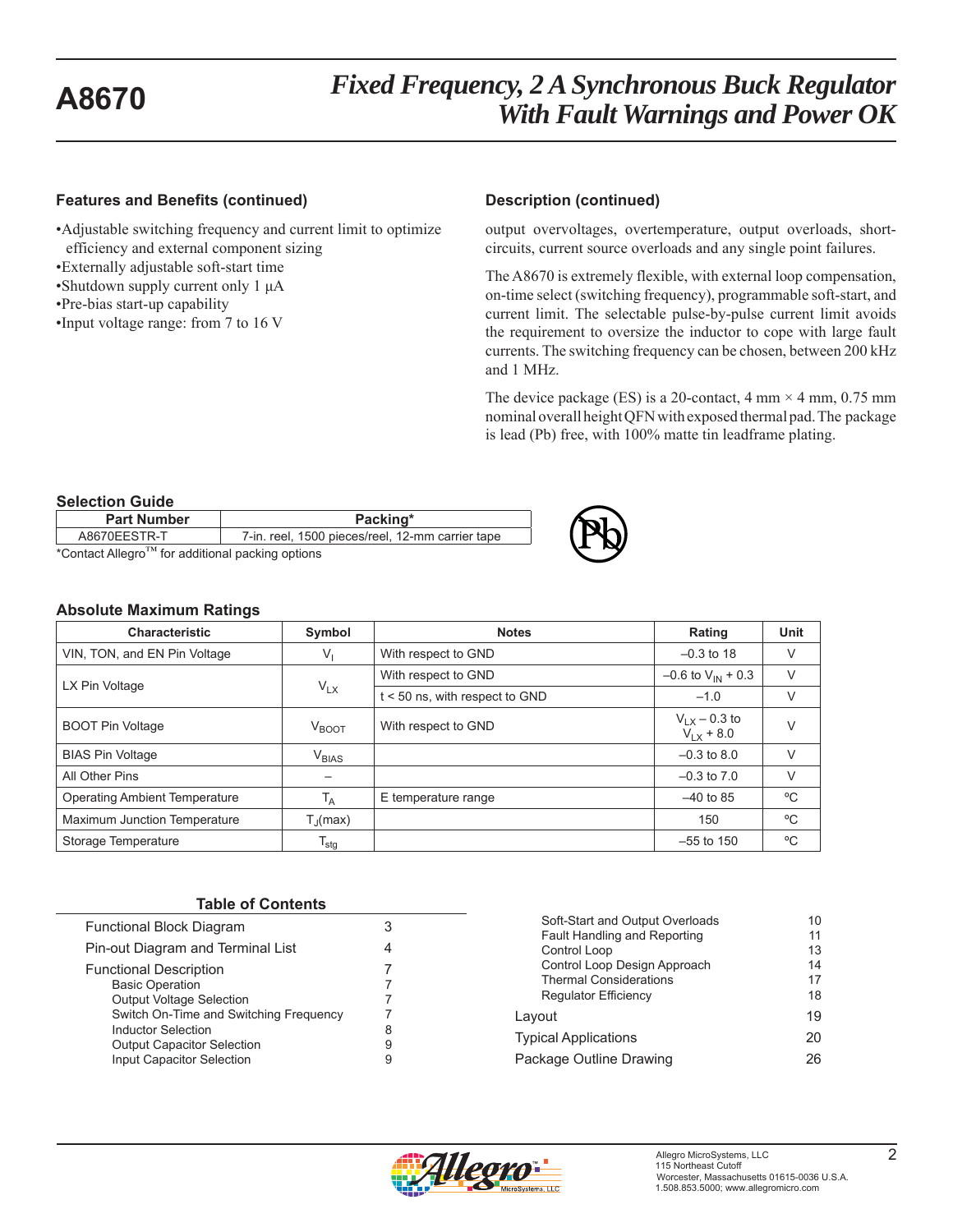### **Functional Block Diagram**



#### **Thermal Characteristics** may require derating at maximum conditions, see application information

| <b>Characteristic</b>                            | <b>Symbol</b>   | <b>Test Conditions*</b>                | Value | Unit |
|--------------------------------------------------|-----------------|----------------------------------------|-------|------|
| Package Thermal Resistance (Junction to Ambient) | $R_{\theta JA}$ | On 4-layer PCB based on JEDEC standard | -37   | °C/W |
| Package Thermal Resistance (Junction to Pad)     | $R_{0JP}$       |                                        |       | °C/W |

\*Additional thermal information available on the Allegro website

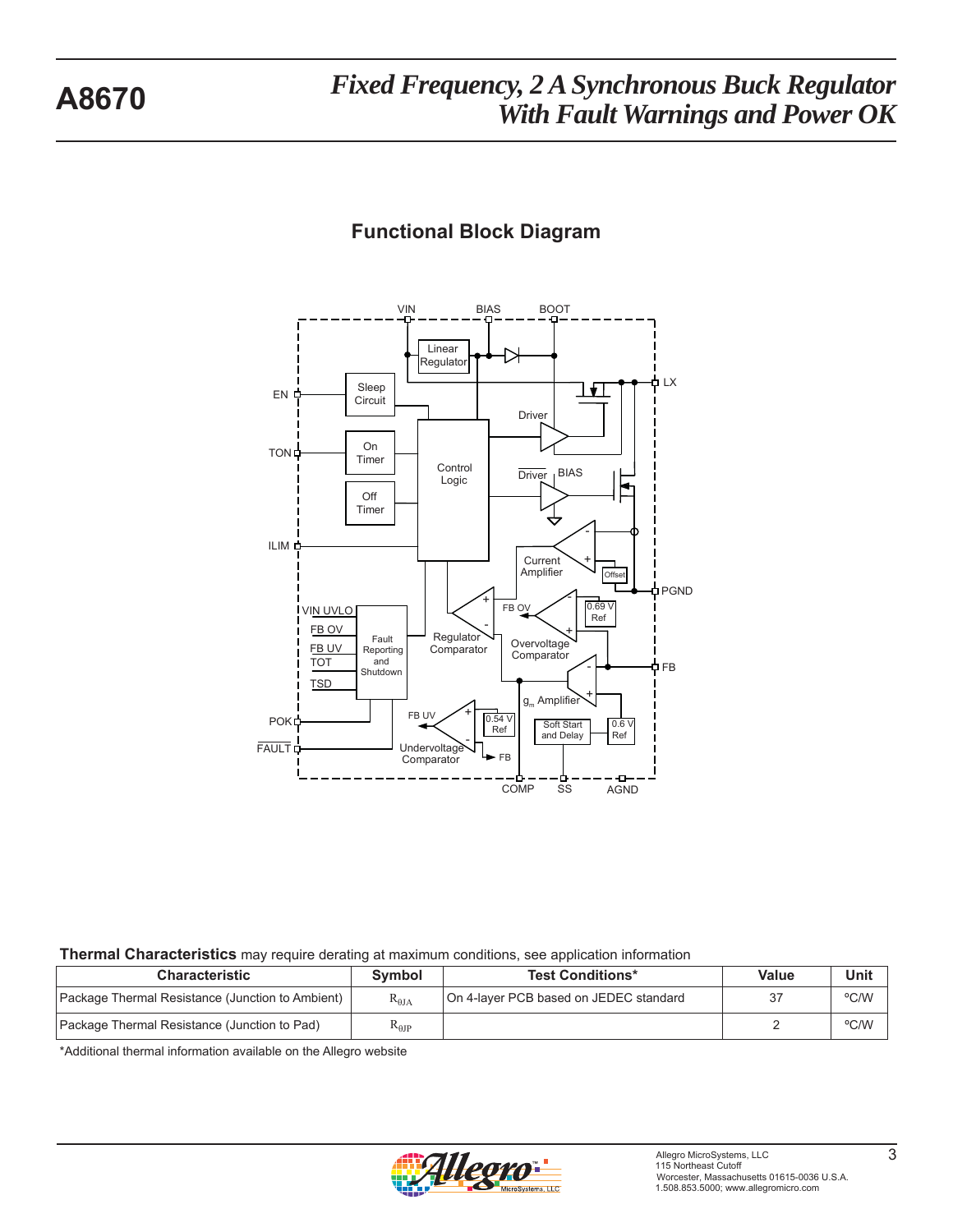#### **Pin-out Diagram**



#### **Terminal List Table**

| <b>Number</b>   | <b>Name</b>  | <b>Function</b>                                                                                                                                                                                                                                                                          |
|-----------------|--------------|------------------------------------------------------------------------------------------------------------------------------------------------------------------------------------------------------------------------------------------------------------------------------------------|
| 1,2,20          | <b>PGND</b>  | Power ground. Connect to common ground.                                                                                                                                                                                                                                                  |
| 3               | <b>VIN</b>   | Power input for the control circuits and the drain of the internal high-side MOSFET. This pin must be locally<br>bypassed (see Typical Applications section circuit diagrams).                                                                                                           |
| 4               | <b>BIAS</b>  | Internal bias decoupling capacitor. Refer to the see Typical Applications section circuit diagrams, for<br>recommended capacitors.                                                                                                                                                       |
| 5               | <b>TON</b>   | On-Time pin. The resistor connected between this pin and VIN defines the on-time of the regulator. This in<br>turn defines the switching frequency for a given output voltage.                                                                                                           |
| 6,19            | <b>AGND</b>  | Analog ground. Connect to common ground. This pin should be used as the FB resistor divider ground<br>reference for optimal accuracy (see Typical Applications section circuit diagrams).                                                                                                |
| $\overline{7}$  | COMP         | Output of the error amplifier and compensation node. Connect a series R-C network from this pin to GND for<br>control loop regulation.                                                                                                                                                   |
| 8               | <b>FB</b>    | Feedback input pin of the error amplifier. Connect a resistor divider from the converter output voltage node,<br>VOUT, to this pin to set the converter output voltage.                                                                                                                  |
| 9               | SS           | Soft-start ramp pin. The capacitor connected to this pin defines the rate of rise of the output voltage and the<br>effective inrush current.                                                                                                                                             |
| 10              | <b>POK</b>   | Open drain Power Okay (power good) output. This pin will be a logic low if any fault (as defined in table 3)<br>occurs, other than an overtemperature condition ( $T_1$ > 140°C).                                                                                                        |
| 11              | <b>FAULT</b> | Open drain FAULT output. This pin will be logic low if the on-time exceeds a certain value, if the LX node is<br>shorted to ground, or if the thermal shutdown threshold has been reached $(T_1 > 160^{\circ}C)$ . See table 3.                                                          |
| 12              | <b>BOOT</b>  | High-side gate drive supply input. This pin supplies the drive for the high-side switching MOSFET switch.<br>Connect a 10 nF ceramic bootstrap capacitor between BOOT and LX.                                                                                                            |
| 13,14,<br>15,16 | LX.          | The source of the internal high-side switching MOSFET. The output inductor and BOOT capacitor should be<br>connected to this pin (see Typical Applications section circuit diagrams).                                                                                                    |
| 17              | EN           | Enable pin. This pin is a logic input that turns the converter on or off. When $EN > V_{ENHI}$ , the part turns on.                                                                                                                                                                      |
| 18              | <b>ILIM</b>  | Pulse-by-pulse current limit setting. Leave this pin unconnected for maximum current from the regulator, or<br>set this pin to GND for 50% current reduction.                                                                                                                            |
|                 | <b>PAD</b>   | Exposed pad of the package provides both electrical contact to the ground and good thermal contact to the<br>PCB. This pad must be soldered to the PCB for proper operation and should be connected to the ground<br>plane by through-hole vias. See Layout section for further details. |

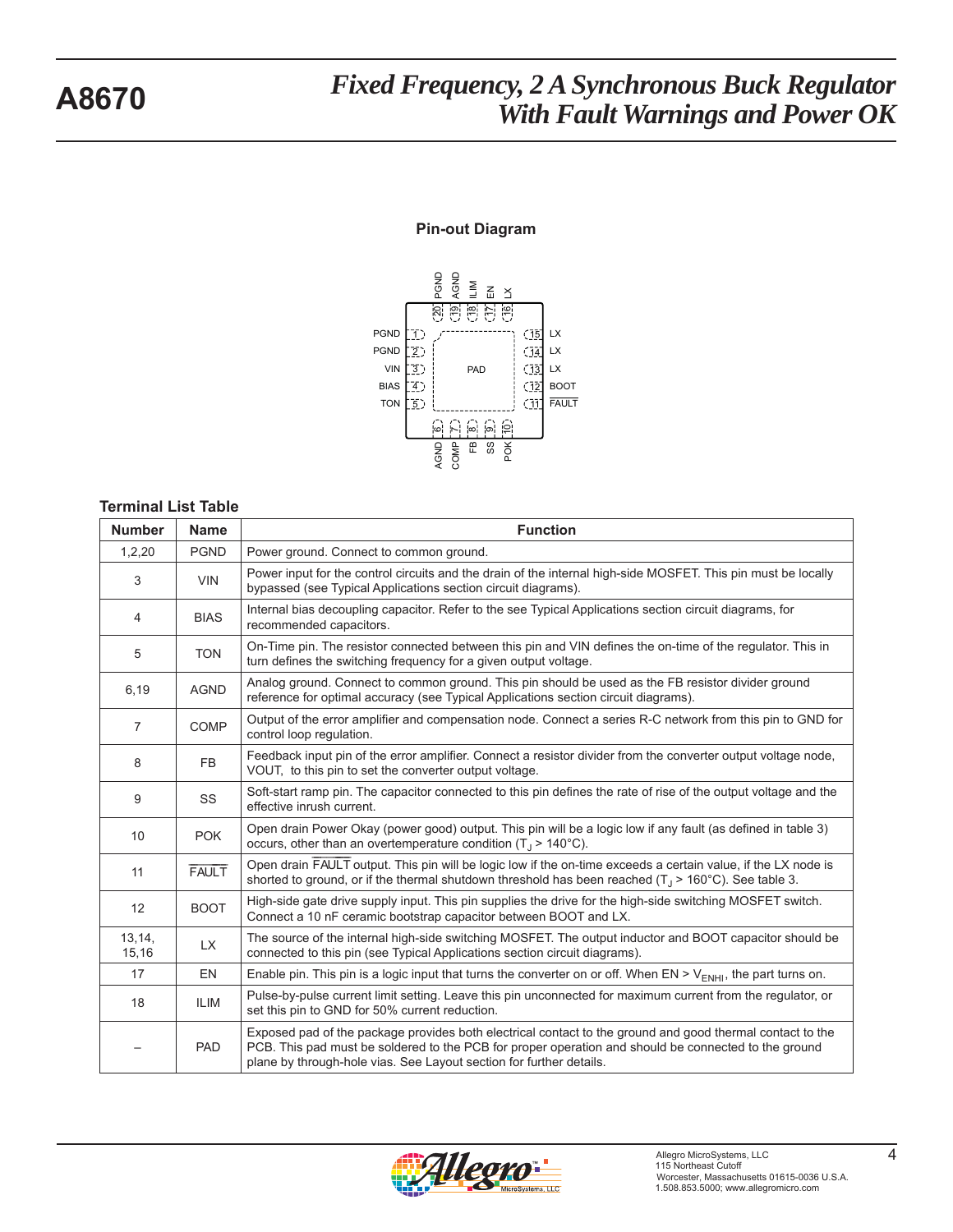### **ELECTRICAL CHARACTERISTICS<sup>1</sup>** Valid at T<sub>J</sub> = -20°C to 125°C and V<sub>IN</sub> = 12 V; unless otherwise specified

| <b>Characteristics</b>                                      | Symbol<br><b>Test Conditions</b> |                                                                               | Min.                     | Typ.                     | Max.                     | Unit      |
|-------------------------------------------------------------|----------------------------------|-------------------------------------------------------------------------------|--------------------------|--------------------------|--------------------------|-----------|
| General                                                     |                                  |                                                                               |                          |                          |                          |           |
| Input Voltage Range                                         | $V_{IN}$                         |                                                                               | $\overline{7}$           | $\qquad \qquad -$        | 16                       | V         |
|                                                             |                                  | $V_{EN}$ = 5 V, $V_{FB}$ = 1.2 V, no switching                                | $\overline{\phantom{0}}$ |                          | 4                        | mA        |
| Input Quiescent Current                                     | $I_{IN}$                         | $V_{IN}$ = 16 V, $V_{EN}$ = 0 V                                               |                          | $\mathbf{1}$             | 10                       | μA        |
| Feedback Voltage                                            | $V_{FB}$                         | 7.0 V $\leq$ V <sub>IN</sub> $\leq$ 16 V, V <sub>FB</sub> = V <sub>COMP</sub> | 0.594                    | 0.600                    | 0.606                    | V         |
| Maximum Switching Frequency                                 | $f_{sw(max)}$                    |                                                                               | $\overline{\phantom{0}}$ | 1000                     |                          | kHz       |
| Minimum Switching Frequency                                 | $f_{sw(min)}$                    |                                                                               |                          | 200                      |                          | kHz       |
| On-Time Tolerance                                           | $\Delta t_{on}$                  | $R_{TON}$ = 60 k $\Omega$                                                     | $-10$                    | $\overline{\phantom{0}}$ | 10                       | $\%$      |
| Maximum On-Time Period                                      | $t_{on(max)}$                    |                                                                               | 2.5                      | 3.5                      | 4.5                      | μs        |
| Minimum On-Time Period                                      | $t_{on(min)}$                    |                                                                               |                          | 50                       | 90                       | ns        |
| Minimum Off-Time Period                                     | $t_{off(\underline{min})}$       |                                                                               | $\overline{\phantom{0}}$ |                          | 350                      | ns        |
| High-Side MOSFET On-Resistance                              | $R_{DS(on)HS}$                   | $I_{DS} = 0.2 A$                                                              |                          | 180                      |                          | $m\Omega$ |
| High-side MOSFET Leakage Current <sup>2</sup>               | $I_{IkgHS}$                      | $V_{DS}$ = 12 V, EN = low                                                     | $\overline{\phantom{a}}$ | $\qquad \qquad -$        | 2                        | μA        |
| Low-side MOSFET On-Resistance                               | $R_{DS(on)LS}$                   | $I_{DS} = 0.2 A$                                                              | $\qquad \qquad -$        | 40                       |                          | $m\Omega$ |
| Low-side MOSFET Leakage Current <sup>2</sup>                | $I_{lkgLS}$                      | $V_{DS}$ = 12 V, EN = low                                                     |                          |                          | 3                        | μA        |
| Soft Start Source Current <sup>2</sup>                      | $I_{SS}$                         | $V_{SS}$ > $V_{SSPWM}$                                                        | $\overline{\phantom{0}}$ | $-10$                    | $\overline{\phantom{0}}$ | μA        |
| Soft Start Threshold                                        | $V_{SSPWM}$                      | $V_{SS}$ rising                                                               |                          | 600                      |                          | mV        |
| Soft Start Ramp Time                                        | $t_{SS}$                         | $C_{SS}$ = 10 nF                                                              |                          | 600                      |                          | μs        |
| Amplifier and Power Stage Gain                              |                                  |                                                                               |                          |                          |                          |           |
| Feedback Input Bias Current <sup>2</sup>                    | $I_{FB}$                         | $V_{FB} = 0.6 V$                                                              | $\overline{\phantom{0}}$ | ±50                      | ±250                     | nA        |
| Error Amplifier Open Loop Voltage<br>Gain                   | $A_{VEA}$                        |                                                                               |                          | 61                       |                          | dB        |
| Error Amplifier Transconductance                            | <b>9mCOMP</b>                    | $I_{\text{COMP}} = \pm 20 \mu A$                                              | 600                      | 800                      | 1000                     | µA/V      |
| Error Amplifier Maximum Source/Sink<br>Current <sup>2</sup> | $I_{COMP(max)}$                  | $V_{FB} = V_{FB0} \pm 0.4 V$                                                  |                          | ±52                      |                          | μA        |
| COMP Voltage to Current Gain                                | <b>9mPOWER</b>                   |                                                                               | $\overline{\phantom{0}}$ | 1.3                      | $\overline{\phantom{0}}$ | AV        |
| Enable                                                      |                                  |                                                                               |                          |                          |                          |           |
| Enable High Threshold                                       | $V_{ENHL}$                       |                                                                               | 1.8                      | $\qquad \qquad -$        |                          | $\vee$    |
| Enable Low Threshold                                        | $V_{ENLO}$                       |                                                                               | $\overline{\phantom{0}}$ | $\qquad \qquad -$        | 0.8                      | $\vee$    |
| Enable Hysteresis                                           | $V_{ENHYS}$                      |                                                                               | 150                      | 250                      |                          | mV        |
| Enable Current <sup>2</sup>                                 | $I_{EN}$                         | $V_{EN}$ = 3.3 V                                                              | $\overline{\phantom{m}}$ | 50                       |                          | μA        |

*Continued on the next page…*

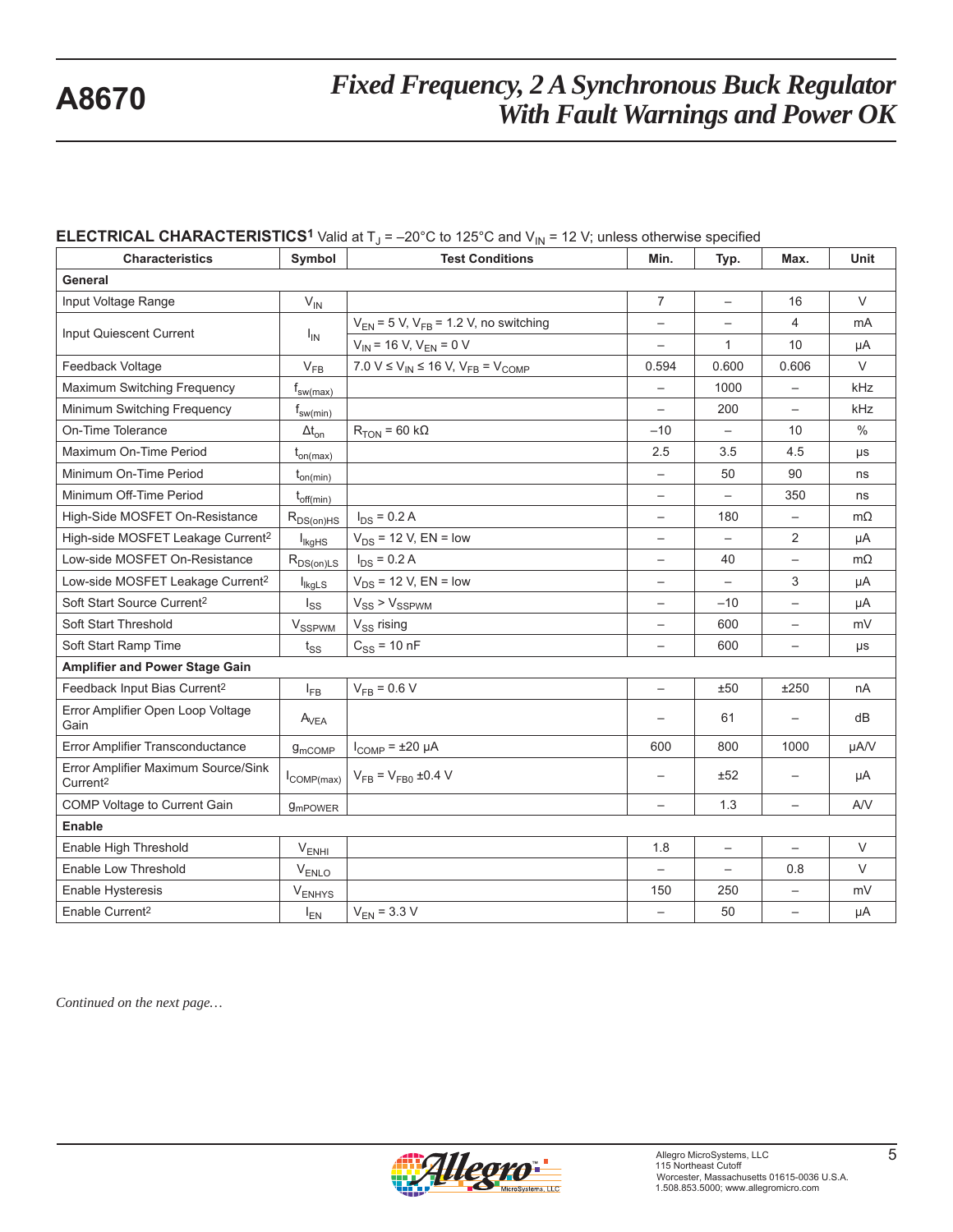### **ELECTRICAL CHARACTERISTICS<sup>1</sup>** (continued) Valid at  $T_J = -20^{\circ}C$  to 125°C and V<sub>IN</sub> = 12 V; unless otherwise specified

| <b>Characteristics</b>                                 | Symbol<br><b>Test Conditions</b> |                                                                 | Min.                     | Typ.                     | Max.                     | <b>Unit</b>    |
|--------------------------------------------------------|----------------------------------|-----------------------------------------------------------------|--------------------------|--------------------------|--------------------------|----------------|
| <b>Fault Reporting and Power OK</b>                    |                                  |                                                                 |                          |                          |                          |                |
| Undervoltage Threshold (Rising)                        | POK <sub>HI</sub>                | Feedback voltage relative to reference voltage,<br>$POK = high$ | 85                       | 90                       | 95                       | $\frac{0}{0}$  |
| Undervoltage Hysteresis                                | $\mathsf{POK}_{\mathsf{HYS}}$    | POK= low                                                        | $\overline{\phantom{0}}$ | 5                        |                          | $\frac{0}{0}$  |
| Overvoltage Threshold (Rising)                         | POK <sub>LO</sub>                | Feedback voltage relative to reference voltage,<br>$POK = low$  | 110                      | 115                      | 120                      | $\frac{0}{0}$  |
| POK Rising Delay                                       | $POK_{delay}$                    |                                                                 | $\overline{\phantom{0}}$ | 90                       |                          | μs             |
| <b>FAULT</b> Overtemperature                           | $T_{\text{OT}}$                  | Temperature rising                                              |                          | 140                      |                          | $^{\circ}C$    |
| <b>FAULT</b> Overtemperature Hysteresis                | $T_{\text{OTHYS}}$               | Fault release = $T_{OT} - T_{OTHYS}$                            |                          | 20                       |                          | $^{\circ}C$    |
| POK and FAULT Output Voltage                           | $V_{PO\underline{K}}$            | $I_{\text{POK}}$ = 10 mA, fault asserted                        |                          | $\overline{\phantom{0}}$ | 500                      | mV             |
| Minimum VIN for correct operation of<br>POK and FAULT  | $V_{INPOK}$                      | POK and $\overline{FAULT}$ pull-up of 2 k $\Omega$ to 5 V       | $\overline{\phantom{0}}$ | 3.5                      |                          | $\vee$         |
| POK and FAULT Leakage <sup>2</sup>                     | $I_{\text{POK}}$                 | $V_{\text{POK}}$ = 5.5 V, fault not asserted                    | $\overline{\phantom{0}}$ | $\overline{\phantom{0}}$ | 1                        | μA             |
| <b>Protection</b>                                      |                                  |                                                                 |                          |                          |                          |                |
| Pulse-by-Pulse Valley Current Limit                    |                                  | $ILIM = open$                                                   | 2.1                      | 2.7                      | 3.3                      | $\overline{A}$ |
|                                                        | <sup>I</sup> LIM                 | $ILIM = GND$                                                    | 1.0                      | 1.30                     | 1.6                      | A              |
| <b>Hiccup Overload Duration</b>                        | <sup>t</sup> HICOC               | Valley current limit reached                                    |                          | 50                       |                          | $\mu s$        |
| <b>Hiccup Shutdown Duration</b>                        | $t_{HICSD}$                      |                                                                 |                          | 300                      |                          | μs             |
| Pulse-by-Pulse Negative Valley<br><b>Current Limit</b> | I <sub>NLM</sub>                 | Load acting as a current source                                 | $-700$                   |                          | $-500$                   | <b>mA</b>      |
| High-Side Switch Protection Current                    | <b>HIPRO</b>                     | LX node short-circuited to GND                                  | $\overline{\phantom{0}}$ | 9                        | $\overline{\phantom{0}}$ | $\overline{A}$ |
| High-Side Switch Protection Voltage                    | V <sub>HIPRO</sub>               | LX node short-circuited to GND                                  | 1.8                      | 2.0                      | 2.2                      | $\vee$         |
| <b>VIN Undervoltage Lockout</b>                        | V <sub>UVLO</sub>                | V <sub>IN</sub> rising                                          | 6.0                      | 6.4                      | 6.8                      | $\vee$         |
| VIN Undervoltage Lockout Hysteresis                    | <b>VUVLOHYS</b>                  |                                                                 |                          | 400                      | $\qquad \qquad -$        | mV             |
| <b>Thermal Shutdown Threshold</b>                      | $T_{SD}$                         | Temperature rising                                              | $\overline{\phantom{0}}$ | 160                      |                          | $^{\circ}$ C   |
| Thermal Shutdown Hysteresis                            | T <sub>SDHYS</sub>               | $Recovery = T_{SD} - T_{SDHYS}$                                 |                          | 15                       |                          | $^{\circ}$ C   |

<sup>1</sup>Specifications throughout the junction temperature,  $T_J$ , range of  $-20^{\circ}$ C to 125°C are assured by design and characterization unless otherwise noted.<br><sup>2</sup>Positive current is into the node or pin, negative current is

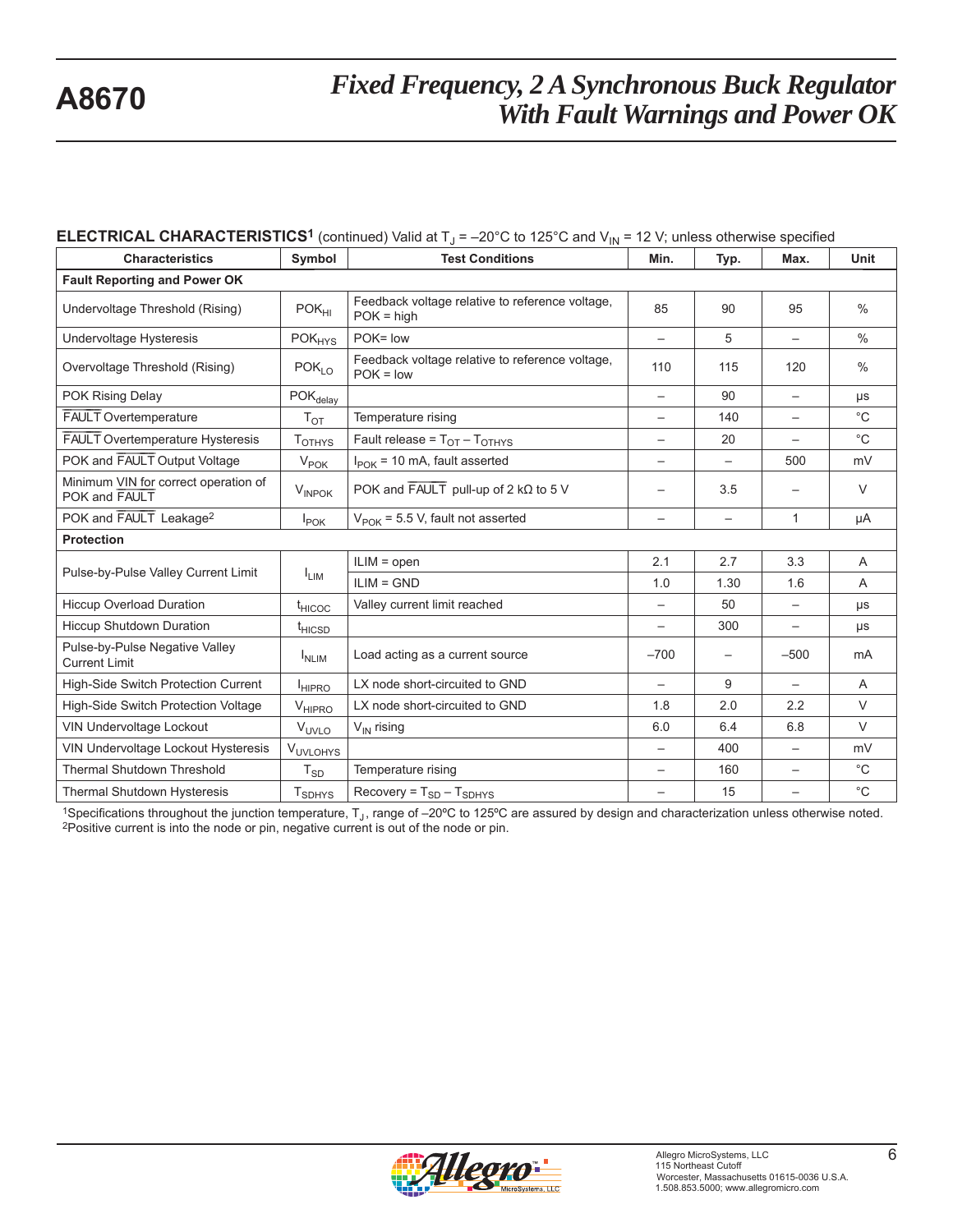### **Functional Description**

### **Basic Operation**

At the beginning of a switching cycle, the high-side switch is turned on for a duration determined by the current flowing into TON. The magnitude of current is determined by the value of the input voltage and the value of the on-time resistor (RTON, R1 in the Typical Applications section circuit diagrams).

During the on-time period, the current builds up through the inductor at a rate determined by the voltage developed across it and the inductance value. When the on-time period elapses, the output of an RS latch resets, turning off the high-side switch. After a small dead-time delay, the low-side switch is turned on.

The current through the inductor decays at a rate determined by the output voltage and the inductance value. The current is sensed through the low-side switch and is compared to the *current demand signal*. The current demand signal is generated by comparing the output voltage (stepped down to the FB pin) with an accurate reference voltage.

When the current through the low-side switch drops to the current demand level, the low-side switch is turned off. After a further dead-time delay, the high-side switch is turned on again, and the process is repeated.

### **Output Voltage Selection**

The output voltage  $(V_{OUT})$  of the converter is set by selecting the appropriate feedback resistors using the following formula:

$$
V_{\text{OUT}} = V_{\text{FB}} \times \left(\frac{R_5}{R_6} + 1\right) + I_{\text{FB}} \times \frac{R_5 \times R_6}{R_5 + R_6} \tag{1}
$$

where:

 $V_{FB}$  is the reference voltage,

R5 and R6 are as shown in the Typical Applications section circuit diagrams, and

 $I_{FB}$  is the reference bias current.

It is important to consider the tolerance of the feedback resistors, because they directly affect the overall setpoint accuracy of the output voltage.

It is also important to consider the actual resistor values selected and consider the trade-offs. High value resistors will minimize the shunt current flowing through the feedback network, enhancing efficiency. However, the offset error produced by the refer-

ence bias current will increase, affecting the regulation. In addition, high value resistors are more prone to noise pick-up effects which may affect performance. As some kind of compromise, it is recommended that R6 be in the region of 10 k $\Omega$ .

#### **Switch On-Time and Switching Frequency**

The switching frequency of the converter is selected by choosing the appropriate on-time. The on-time can be estimated to a first order by using the following formula:

$$
t_{\rm on} = \frac{V_{\rm OUT}}{V_{\rm IN}} \times \frac{1}{f_{\rm SW}}\tag{2}
$$

where:

 $V_{\text{OUT}}$  is the output voltage,

 $f<sub>SW</sub>$  is the switching frequency, and

 $V_{IN}$  is the nominal input voltage.

To factor-in the effects of resistive voltage drops in the converter circuit, the following formula can be used to produce a more accurate estimate of what the on-time has to be for a required switching frequency:

$$
t_{\rm on} = \frac{V_{\rm OUT} + (R_{\rm DS(m)LS} + DCR_{\rm L}) \times I_{\rm OUT}}{V_{\rm IN} + (R_{\rm DS(m)LS} - R_{\rm DS(m)HS}) \times I_{\rm OUT}} \times \frac{1}{f_{\rm SW}}
$$
(3)

where:

 $R_{DS(0)}$  is the low-side MOSFET on-resistance,

 $R_{DS(0)}$ Hs is the high-side MOSFET resistance, and

 $DCR<sub>L</sub>$  is the inductive resistance.

The switching frequency will vary slightly as the resistive voltage drops in the circuit change, either due to temperature effects or to input voltage variations.

Note that when selecting the switching frequency, care should be taken to ensure the converter does not operate near either the minimum on-time (50 ns) or the minimum off-time (350 ns). Minimum on-times will typically occur in combinations of maximum input voltage, minimum output voltage with minimum load, and maximum switching frequency. Minimum off-times will typically occur in combinations of minimum input voltage, maximum output voltage with maximum load, and maximum switching frequency.

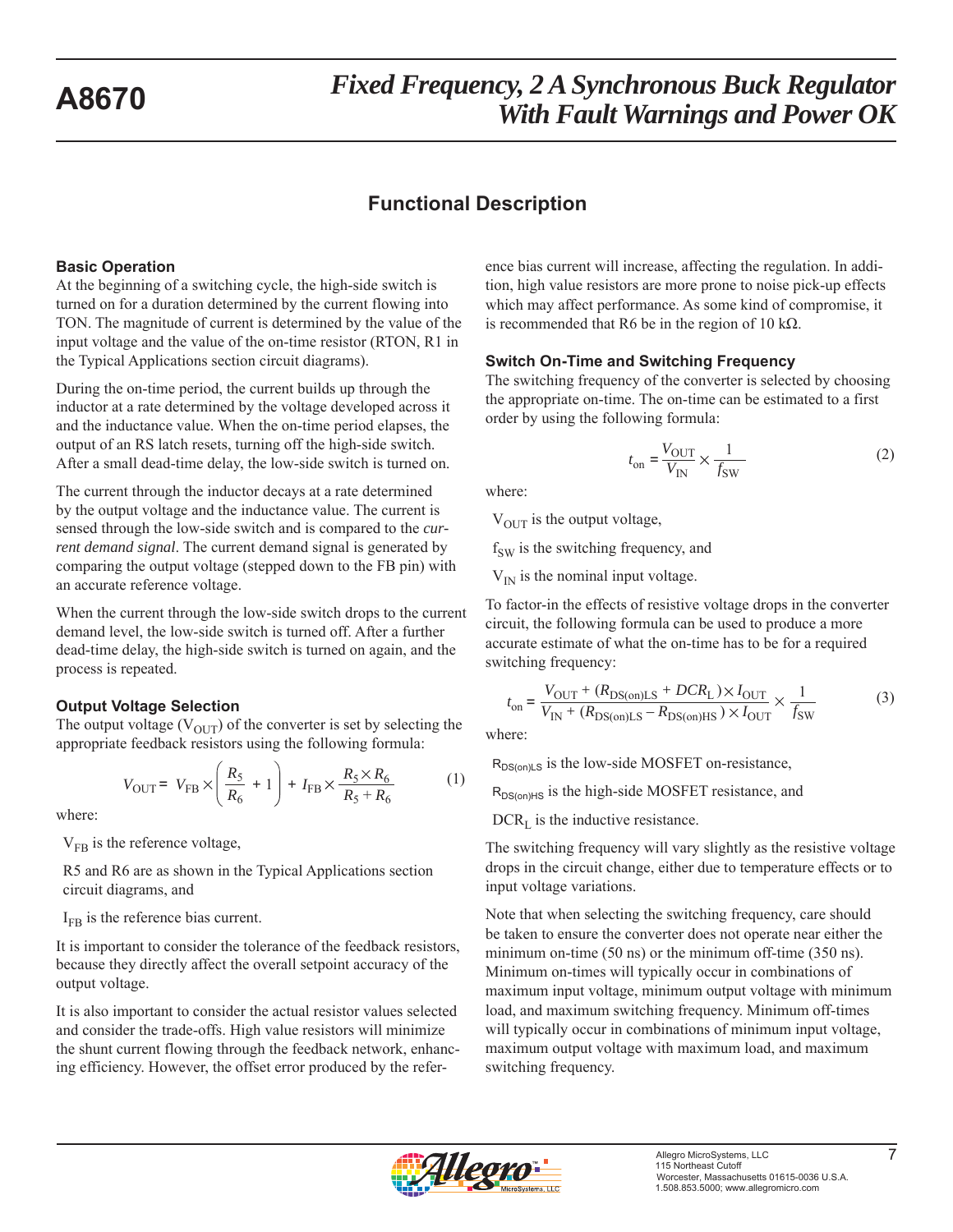The  $t_{on}$  from either of the above formulae can be used to determine the TON resistor value,  $R_{TON}$  (R1 in Typical Applications section circuit drawings):

$$
R_{\text{TON}} = (V_{\text{IN}} - 0.67) \times \frac{t_{\text{on}} - 8 \times 10^{-9}}{25 \times 10^{-12}} - 500 \tag{4}
$$

Table 1 provides preferred resistor values for a given output voltage at target switching frequencies of 500 kHz, 700 kHz, and 1 MHz:

|                  | Switching Frequency, f <sub>SW</sub> |                  |                          |                  |                          |  |  |  |
|------------------|--------------------------------------|------------------|--------------------------|------------------|--------------------------|--|--|--|
|                  | 500 kHz                              |                  | 700 kHz                  |                  | 1 MHz                    |  |  |  |
| $V_{OUT}$<br>(V) | $R_{TON}$<br>$(k\Omega)$             | $V_{OUT}$<br>(V) | $R_{TON}$<br>$(k\Omega)$ | $V_{OUT}$<br>(V) | $R_{TON}$<br>$(k\Omega)$ |  |  |  |
| 5.0              | 374                                  | 5.0              | 267                      | 5.0              | 182                      |  |  |  |
| 3.3              | 243                                  | 3.3              | 174                      | 3.3              | 121                      |  |  |  |
| 2.5              | 187                                  | 2.5              | 133                      | 2.5              | 90.9                     |  |  |  |
| 1.8              | 137                                  | 1.8              | 95.9                     | 1.8              | 64.9                     |  |  |  |
| 1.5              | 113                                  | 1.5              | 80.6                     | 1.5              | 54.9                     |  |  |  |
| 1.2              | 90.9                                 | 1.2              | 63.4                     | 1.2              | 43.2                     |  |  |  |
| 1.0              | 76.8                                 | 1.0              | 52.3                     | 1.0              | 35.7                     |  |  |  |
| 0.8              | 60.4                                 | 0.8              | 42.2                     | 0.8              | 28.7                     |  |  |  |
| 0.6              | 44.2                                 | 0.6              | 30.9                     | 0.6              | 23.2                     |  |  |  |

**Table 1. Recommended RTON Resistor Values**

### **Inductor Selection**

The main factor in selecting the inductance value is the ripple current. The ripple current affects the output voltage ripple and current limit. A reasonable figure of merit for the ripple current  $(I_{\text{ripp}})$  is 25% of the maximum load. So for a maximum load of 2 A, the peak-to-peak ripple current should be 500 mA.

The maximum peak-to-peak ripple current occurs at the maximum input voltage. To a reasonable approximation, the minimum duty cycle can be found:

$$
D(\min) = \frac{V_{\text{OUT}}}{V_{\text{IN}}(\max)}\tag{5}
$$

The required (minimum) inductance can be found:

$$
L(\min) = \frac{V_{\text{IN}} - V_{\text{OUT}}}{I_{\text{ripp}}} \times D(\min) \times \frac{1}{f_{\text{SW}}} \tag{6}
$$

Note that the inductor manufacturer tolerances on the inductance value should be taken into account. This can be as high as  $\pm 30\%$ .

It is recommended that gapped ferrite solutions be used as opposed to powdered iron solutions. This is because powdered iron cores exhibit relatively high core losses, especially at higher switching frequencies. Higher core losses do have a detrimental impact on the long term reliability of the component.

Inductors are typically specified at two current levels:

• **Saturation Current (I<sub>sat</sub>)** The worst case maximum peak current should not exceed the saturation current and indeed some margin should be allowed. The maximum peak current in an inductor occurs during an overload condition where the circuit operates in current limit. The typical valley current limit  $(I_{LIM})$ is 2.7 A. The peak current through the inductor is effectively the valley current limit plus the ripple current:

$$
I_{\text{sat}} > I_{\text{LIM}} + I_{\text{ripp}} \tag{7}
$$

• *Rms Current (I<sub>rms</sub>)* It is important to understand how the rms current level is specified in terms of ambient temperature. Some manufacturers quote an ambient whilst others quote a temperature that includes a self-temperature rise. For example, if an inductor is rated for 85°C and includes a self-temperature rise of 25°C at maximum load, then the inductor cannot be safely operated beyond an ambient temperature of 60°C at full load.

The rms current through the inductor should not exceed the rating for the inductor, taking into account the maximum ambient temperature. The maximum rms current is effectively the valley current limit  $(I_{LIM})$  plus half of the ripple current:

$$
I_{\rm rms}(\text{max}) > I_{\rm LIM} + I_{\rm ripp} / 2
$$
 (8)

A final consideration in the selection of the inductor is the series resistance (DCR). A lower DCR will reduce the power loss and enhance power efficiency. The trade-off in using an inductor with a relatively low DCR is the physical size is typically larger.

Recommended inductors include the NR8040 or NR6045 series manufactured by Taiyo Yuden.

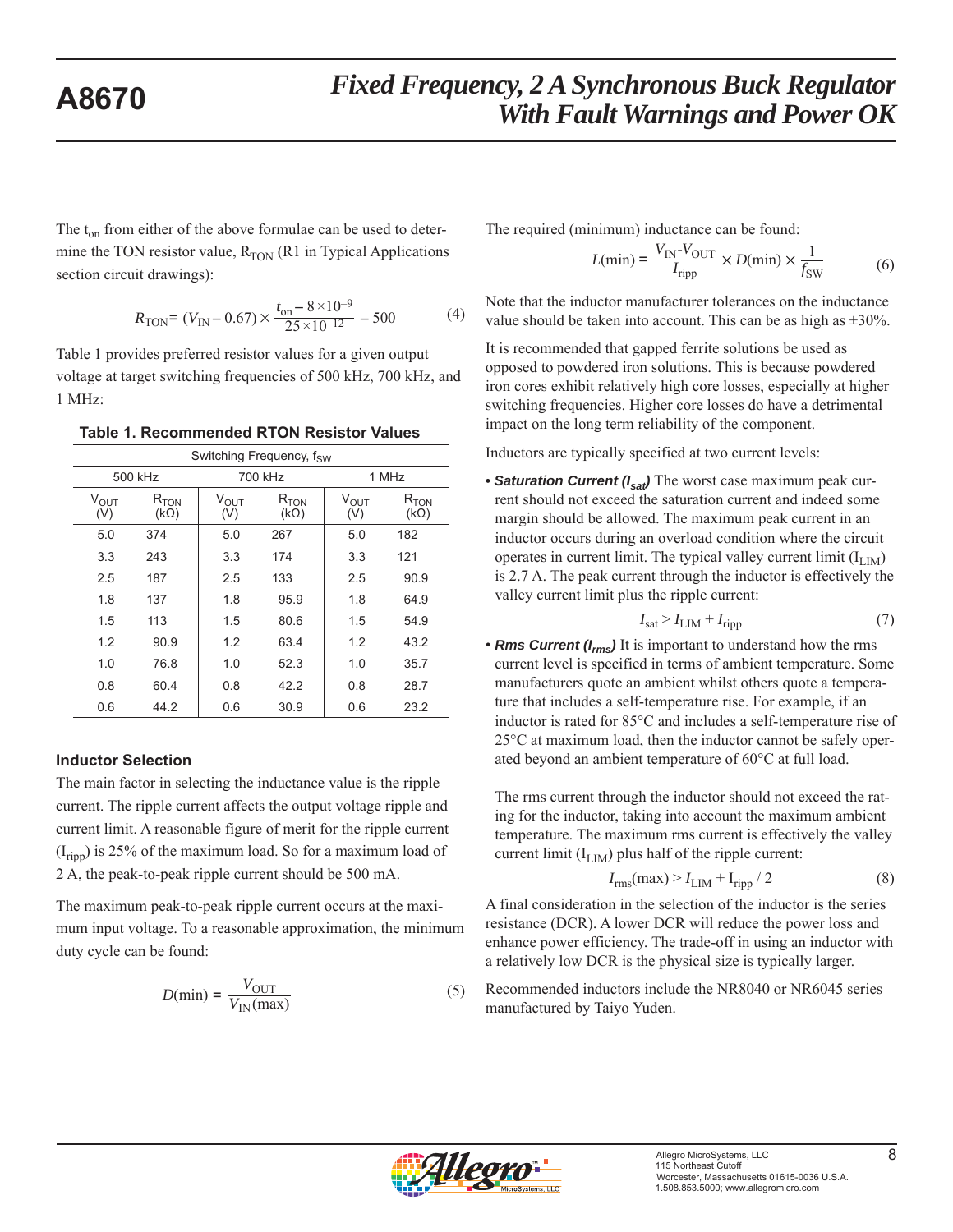Table 2 provides preferred inductor values for a given output voltage, 2 A output at target switching frequencies of 500 kHz, 700 kHz, and 1 MHz.

|                         | Switching Frequency, f <sub>SW</sub> |                  |                |                  |      |  |  |  |
|-------------------------|--------------------------------------|------------------|----------------|------------------|------|--|--|--|
|                         | 500 kHz                              |                  | 700 kHz        | 1 MHz            |      |  |  |  |
| $V_{\text{OUT}}$<br>(V) | $(H\cup$                             | $V_{OUT}$<br>(V) | (HH)           | $V_{OUT}$<br>(V) | (HH) |  |  |  |
| 5.0                     | 10                                   | 5.0              | 10             | 5.0              | 6.8  |  |  |  |
| 3.3                     | 10                                   | 3.3              | 6.8            | 3.3              | 4.7  |  |  |  |
| 2.5                     | 10                                   | 2.5              | 4.7            | 2.5              | 3.6  |  |  |  |
| 1.8                     | 6.8                                  | 1.8              | 4.7            | 1.8              | 3.6  |  |  |  |
| 1.5                     | 4.7                                  | 1.5              | 3.6            | 1.5              | 3.6  |  |  |  |
| 1.2                     | 4.7                                  | 1.2              | 3.6            | 1.2              | 2    |  |  |  |
| 1.0                     | 3.6                                  | 1.0              | 2              | 1.0              | 2    |  |  |  |
| 0.8                     | 3.6                                  | 0.8              | $\overline{2}$ | 0.8              | 1.4  |  |  |  |
| 0.6                     | 2                                    | 0.6              | 1.4            | 0.6              | 0.9  |  |  |  |

**Table 2. Recommended Inductor Values**

### **Output Capacitor Selection**

The output capacitor has two main functions: influence the control loop response (see the Control Loop section), and determine the magnitude of the output voltage ripple.

The output voltage ripple can be approximated to:

$$
V_{\text{ripp}} = \frac{I_{\text{ripp}}}{8 \times f_{\text{SW}} \times C_{\text{OUT}}}
$$
(9)

where:

I<sub>ripp</sub> is the peak-to-peak current in the inductor (see the Inductor Selection section), and

 $C_{\text{OUT}}$  is the output capacitance.

It is recommended that ceramic capacitors be used, taking into account: size, cost, reliability, and performance. It is imperative that ceramic type X5R or X7R are used. On no account should Y5V, Y5U, Z5U, or similar be used, because the capacitance tolerance and the temperature stability is very poor.

There is generally no need to consider the effects of heating caused by the ripple current flowing into the output capacitor. This is because the equivalent series resistance (ESR) of ceramic capacitors is extremely low.

When using ceramic capacitors, it is important to consider the effects of capacitance reduction due to the E-field. To avoid this voltage bias effect, it is recommended that the capacitor rated voltage be at least twice that of the actual output voltage. So for example, with a 5 V output, the capacitor should be rated to 10 V.

For the majority of applications, a 20 μF output capacitor is recommended.

### **Input Capacitor Selection**

The function of the input capacitor is to provide a low impedance shunt path for the current drawn by the A8670 when the highside switch is on. This minimizes the amount of ripple current reflected back into the source supply. This reduces the potential for higher conducted electromagnetic interference (EMI).

In a correctly designed system, with a quality capacitor positioned adjacent to the VIN pin and the PGND pin, this capacitor should supply the high-side switch current minus the average input current. During the high-side switch off-cycle, the capacitor is charged by the average input current.

The effective rms current that flows in the input filter capacitor is:

$$
I_{\rm rms} = \frac{V_{\rm OUT} \times I_{\rm OUT}}{V_{\rm IN}} \times \left(\frac{V_{\rm IN}}{V_{\rm OUT}} - 1\right)^{1/2} \tag{10}
$$

The amount of ripple voltage  $(V_{\text{ripp}})$  that appears across the input terminals (VIN with respect to GND) is determined by the amount of charge removed from the input capacitor during the high-side switch conduction time. If a capacitor technology such as an electrolytic is used, then the effects of the ESR should also be taken into account.

The amount of input capacitance  $(C_{\text{IN}})$  required for a given ripple voltage can be found:

$$
C_{\rm IN} = \frac{I_{\rm rms} \times t_{\rm on}}{V_{\rm ripp}}\tag{11}
$$

where:

t<sub>on</sub> is the on-time of the high-side switch (see the Switch On-Time and Switching Frequency section; note that maximum ton occurs at minimum input voltage), and

CIN is the input filter capacitance.

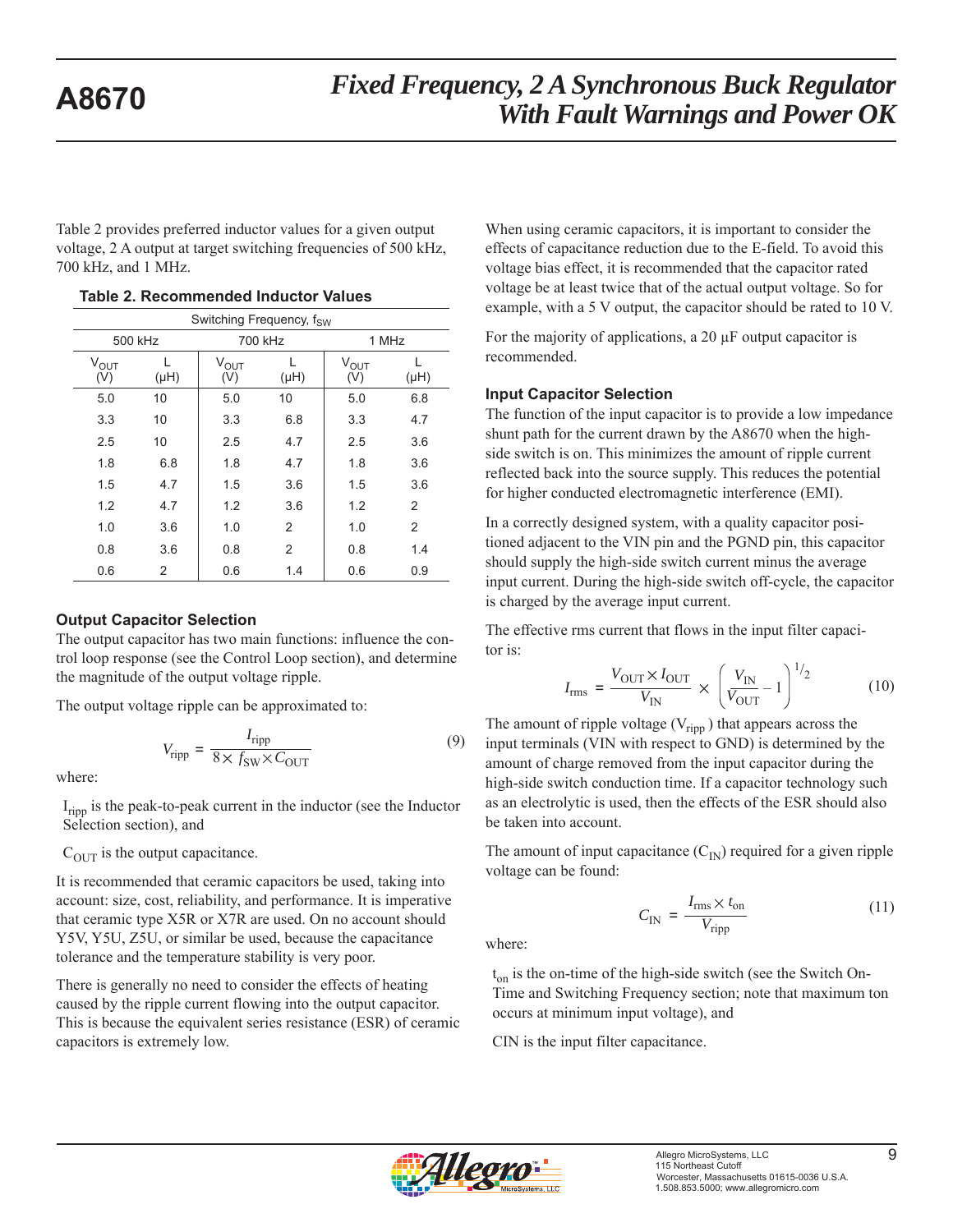As mentioned in the Output Capacitor Selection section, the effects of voltage biasing should be taken into account when choosing the capacitor voltage rating. If ceramic capacitors are being used, then there is generally no need to consider the effects of ESR heating.

### **Soft-Start and Output Overloads**

The soft-start routine controls the rate of rise of the reference voltage, which in turn controls the FB pin, and thereby the output voltage ( $V_{\text{OUT}}$ )(see figure 1). This function minimizes the amount of inrush current drawn from the input voltage  $(V_{\text{IN}})$  and potential voltage overshoot on the output rail  $(V<sub>OUT</sub>)$ .

A soft-start routine is initiated when the enable pin (EN) is high, no overvoltage exists on the output, the thermal protection circuitry is not activated, and  $V_{IN}$  is above the undervoltage threshold. Immediately after EN goes high, the soft-start capacitor is charged via an internal 10 μA source and PWM switching action occurs. During the *Soft-Start Ramp Time* (see A in figure 1), the reference is ramped from 0 up to 0.6 V, and the output voltage  $(V<sub>OUT</sub>)$  tracks the reference voltage. The POK flag is held low until the output voltage reaches 90% (typical) of the target voltage and a delay of 90 μs (typical) occurs.

When an output overcurrent event occurs, the regulator immediately limits the valley current at a constant level on a pulse-by pulse basis. The output voltage will tend to fold back, depending on how low the output impedance is. When the output voltage

drops below 85% (typical) of the target voltage, the POK flag goes low. If the overload occurs for shorter than the *Hiccup Overload Duration* (<50 μs; B in figure 1), the output will automatically recover to the target level. If the overload occurs for longer than the *Hiccup Overload Duration (>*50 μs; C in figure 1), the regulator will shut down, the soft-start capacitor will be discharged, and (assuming no other fault conditions exist and the enable pin is still high) the regulator will be delayed by the *Hiccup Shutdown Duration* (D in figure 1).

The Hiccup Shutdown Duration ensures that prolonged overload conditions do not cause excessive junction temperatures to occur. After the Hiccup Shutdown Duration has elapsed, the output voltage is again brought up, controlled by the soft-start function. However, if the overload condition still exists and still remains after the Soft-Start Ramp Time has elapsed, the regulator will shut down and the process will repeat until the fault is removed.

The Soft-Start Ramp Time,  $t_{ss}$ , can be found from the following formula:

$$
t_{\rm SS} = \frac{C_{\rm SS} \times 0.6}{10 \times 10^{-6}}
$$
 (12)

where  $C_{SS}$  is C5 in the Typical Applications section circuit diagrams.

Although the A8670 is optimized for ceramic output capacitors, large value electrolytic capacitors can be used where either special hold-up, or power sequencing is required. Note the guidelines for selecting large value capacitors in the Control Loop section.



Figure 1. Operation of the soft-start function

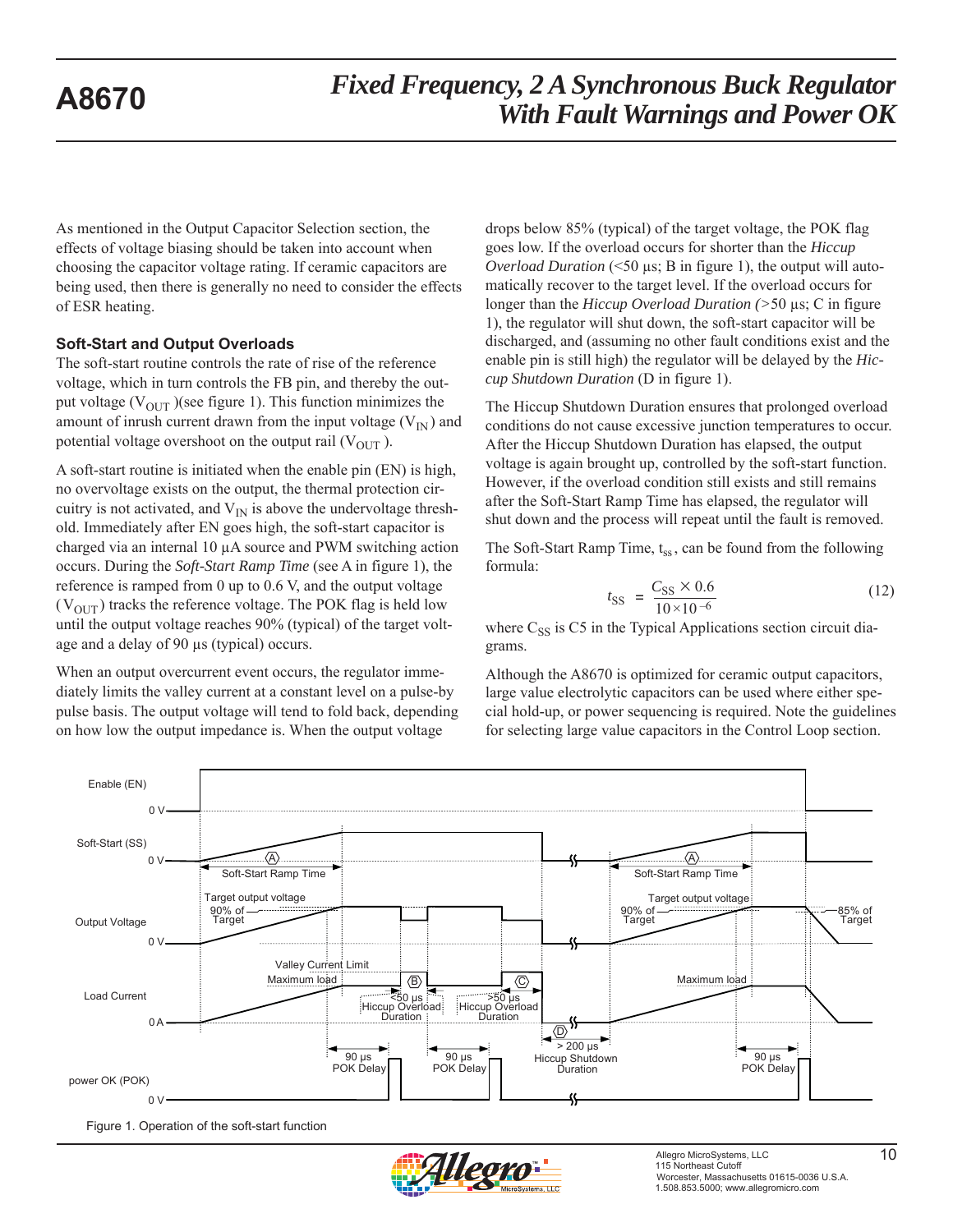When selecting larger-value output capacitors, it is important that the soft-start period is appropriately scaled to take into account the charging of these capacitors. For example, if the soft-start is optimized for a 22 μF ceramic output capacitor and a 2000 μF capacitor is added to the output, there is every possibility that the converter will remain in an overload condition after the soft-start and the Hiccup Overload Duration have elapsed. This mode of operation could prevent the output ever reaching the target output voltage.

To demonstrate the above, consider the following example: a regulator programmed for a 5 V output, 20 μF output capacitor, and a soft-start time-off of 1 ms.

Assume there is no load current draw until 5 V is reached. At start-up, the regulator has to charge the output capacitor. From  $C \times V = I \times t$ , the charging current into the capacitor is:

$$
I = 20 \mu F \times 5 / 1 \text{ ms} = 100 \text{ mA}
$$

Now if a 2000 μF capacitor is added to the output, the capacitor would require a charge current of:

$$
I = 2000 \mu F \times 5 / 1 ms = 10 A
$$

In this condition, the A8670 would run into the pulse-by-pulse current limit, limiting the average charge current to 2.9 A (typ). An average current of 2.9 A, assumes a valley current limit of 2.7 A and a half ripple current of 0.2 A. This means that after the soft-start delay of 1 ms, the output voltage would only be charged to:

> 90% of Target  $\overline{90}$  μs POK Delay Soft-start voltage less than feedback voltage (V<sub>FB</sub>) No PWM switching Enable (EN) Soft-Start/ Hiccup (SS) Output Voltage  $0<sub>V</sub>$  $0<sup>0</sup>$  $0<sub>V</sub>$ Soft-Start Ramp Time Target output voltage Pre-biased output voltage Feedback voltage  $(V_{FB})$ brought-up under soft-start control PWM switching Load pulls the output voltage low  $\langle \overline{A} \rangle$

 $V = 2.9$  A  $\times$  1 ms / 2000  $\mu$ F = 1.45 V

Power OK (POK)

After the soft-start period is completed, the output capacitor would be charged for a short duration, defined by the Hiccup Overload Duration. Then the converter would shut down and, after the Hiccup Shutdown Duration had elapsed, would enter the start-up process again. This mode is highly undesirable and a more appropriate soft-start capacitor should be selected.

The effects of adding an output capacitor with too-large value would be a condition similar to starting-up into a short-circuit across the output; where the regulator enters a hiccup mode of operation.

If the output of the A8670 is pre-biased at start-up, the switcher will remain in a high impedance state until the soft-start has reached the feedback voltage ( $V_{FB}$ ) amplitude. This avoids the output voltage being discharged. After the soft-start threshold exceeds the FB pin voltage, PWM switching action occurs and the output voltage is brought up under the control of the soft-start circuit (see figure 2).

Note that when the regulator is turned off, it enters a high impedance mode (all switches off) and if the output voltage is discharged it is done so by the load (at A in figure 2). If the load does not discharge the output, the output voltage remains in a pre-biased condition.

### **Fault Handling and Reporting**

Table 3 describes the action taken for particular faults including the status of the  $\overline{FAULT}$  and POK flags.



 $0<sup>0</sup>$ 

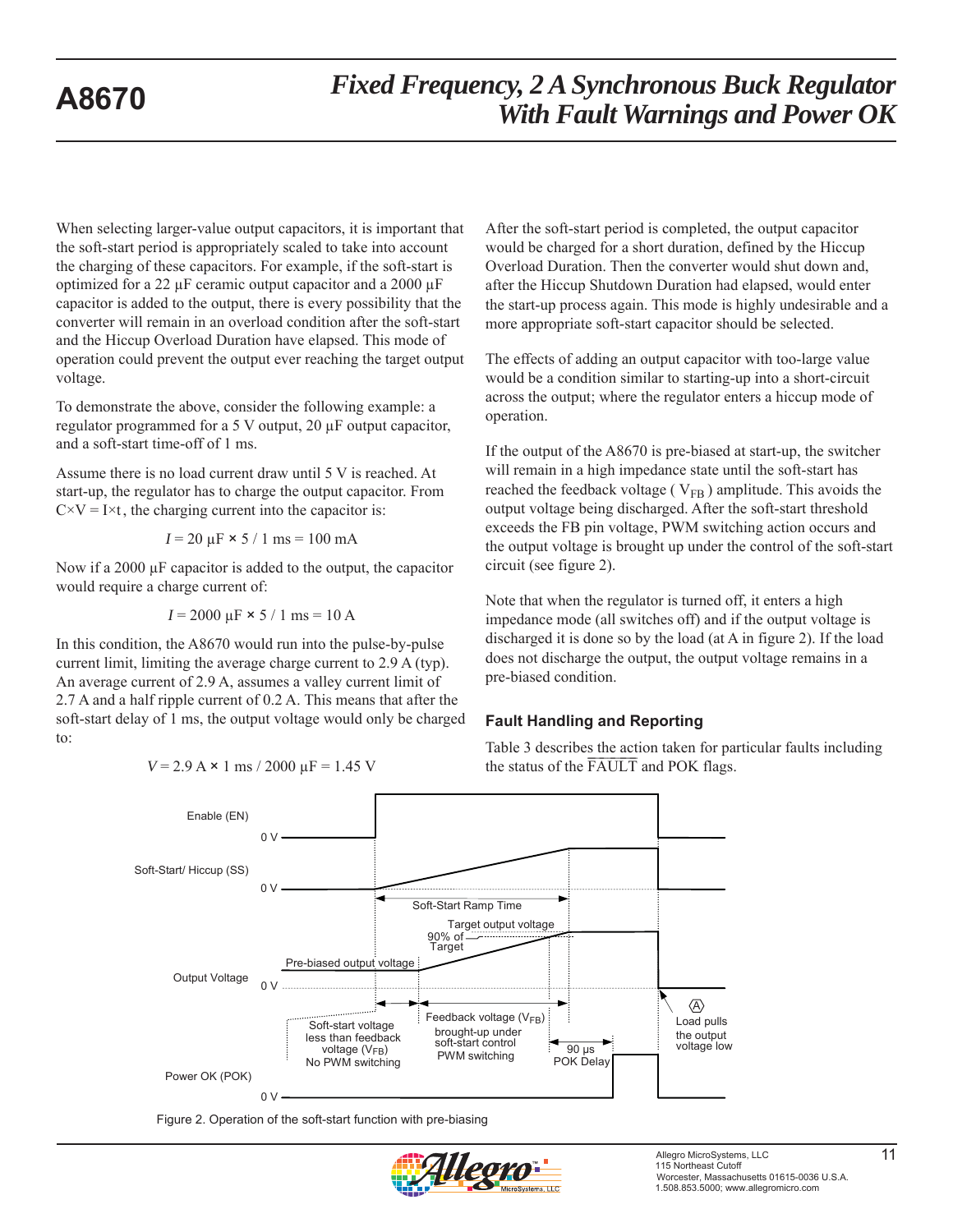### **Table 3. Fault Handling and Reporting**

| <b>A8670 Condition</b>                                                   | <b>Comments</b>                                                                                                                                                                                                                                                                                                                                        | <b>POK</b><br>Flag | <b>FAULT</b><br>Flag | <b>Action After Fault</b>                                                                                                 |
|--------------------------------------------------------------------------|--------------------------------------------------------------------------------------------------------------------------------------------------------------------------------------------------------------------------------------------------------------------------------------------------------------------------------------------------------|--------------------|----------------------|---------------------------------------------------------------------------------------------------------------------------|
| $90\% < V_{FB} < 115\%$                                                  | Normal operation                                                                                                                                                                                                                                                                                                                                       | High               | High                 | $\overline{\phantom{0}}$                                                                                                  |
|                                                                          | During start-up, the feedback voltage $(V_{FB})$ is<br>brought-up under control of the soft-start circuit                                                                                                                                                                                                                                              | Low                | High                 | —                                                                                                                         |
| $V_{FB}$ < 85%                                                           | After start-up, if an overload occurs for less<br>than the Hiccup Overload Duration (50 µs), the<br>regulator will maintain switching operation                                                                                                                                                                                                        | Low                | High                 | Auto-recovery                                                                                                             |
|                                                                          | After start-up, if an overload occurs for greater<br>than the Hiccup Overload Duration (50 µs), the<br>regulator will turn off and initiate a soft-start cycle                                                                                                                                                                                         | Low                | High                 | Auto-restart under control of soft-start                                                                                  |
| $V_{FB}$ > 115%<br>No current sourced from<br>load into regulator output | Regulator immediately turns off; when $V_{FB}$ is<br>reduced to within regulation range, normal<br>operation will resume                                                                                                                                                                                                                               | Low                | High                 | Auto-recovery                                                                                                             |
| $V_{FB}$ > 115%<br>Current sourced from load<br>into regulator output    | Regulator continues to operate, controlling<br>to the Negative Valley Current Limit (INLIM),<br>-600 mA (typ); if the source current from the load<br>increases beyond the current limit level, although<br>the current limit level still holds, current will flow<br>from the load to the input, perhaps resulting in an<br>increase in input voltage | Low                | High                 | Auto-recovery                                                                                                             |
| $V_{IN}$ < 6 V (typ)                                                     | Regulator immediately turns off                                                                                                                                                                                                                                                                                                                        | Low                | High                 | Auto-restart under control of soft-start, when<br>$V_{IN}$ > 6.4 V (typ)                                                  |
| $T_J$ > 140°C (typ)                                                      | Regulator keeps operating; if $T_J$ < 120°C (typ),<br>FAULT goes high                                                                                                                                                                                                                                                                                  | High               | Low                  | $\qquad \qquad -$                                                                                                         |
| $T_{J}$ > 160 $^{\circ}$ C (typ)                                         | Regulator immediately turns off                                                                                                                                                                                                                                                                                                                        | Low                | Low                  | Auto-restart under control of soft-start, when<br>$T_{\rm J}$ < 145°C                                                     |
| LX pin shorted to GND                                                    | The voltage across the series switch is<br>monitored; if the voltage exceeds 2 V (typ), the<br>regulator is latched off                                                                                                                                                                                                                                | Low                | Low                  | Either the Enable pin (EN) or input voltage<br>$(V_{1N})$ must go low then high to restart under<br>control of soft-start |
| $t_{on}$ > 4 µs (typ)                                                    | Regulator immediately turns off                                                                                                                                                                                                                                                                                                                        | Low                | Low                  | Either the Enable pin (EN) or input voltage<br>$(V_{IN})$ must go low then high to restart under<br>control of soft-start |
| Internal bias or bootstrap<br>supply below the<br>undervoltage threshold | Regulator immediately turns off                                                                                                                                                                                                                                                                                                                        | Low                | High                 | Auto-restart under control of soft-start when<br>above BIAS and BOOT UVLO thresholds                                      |

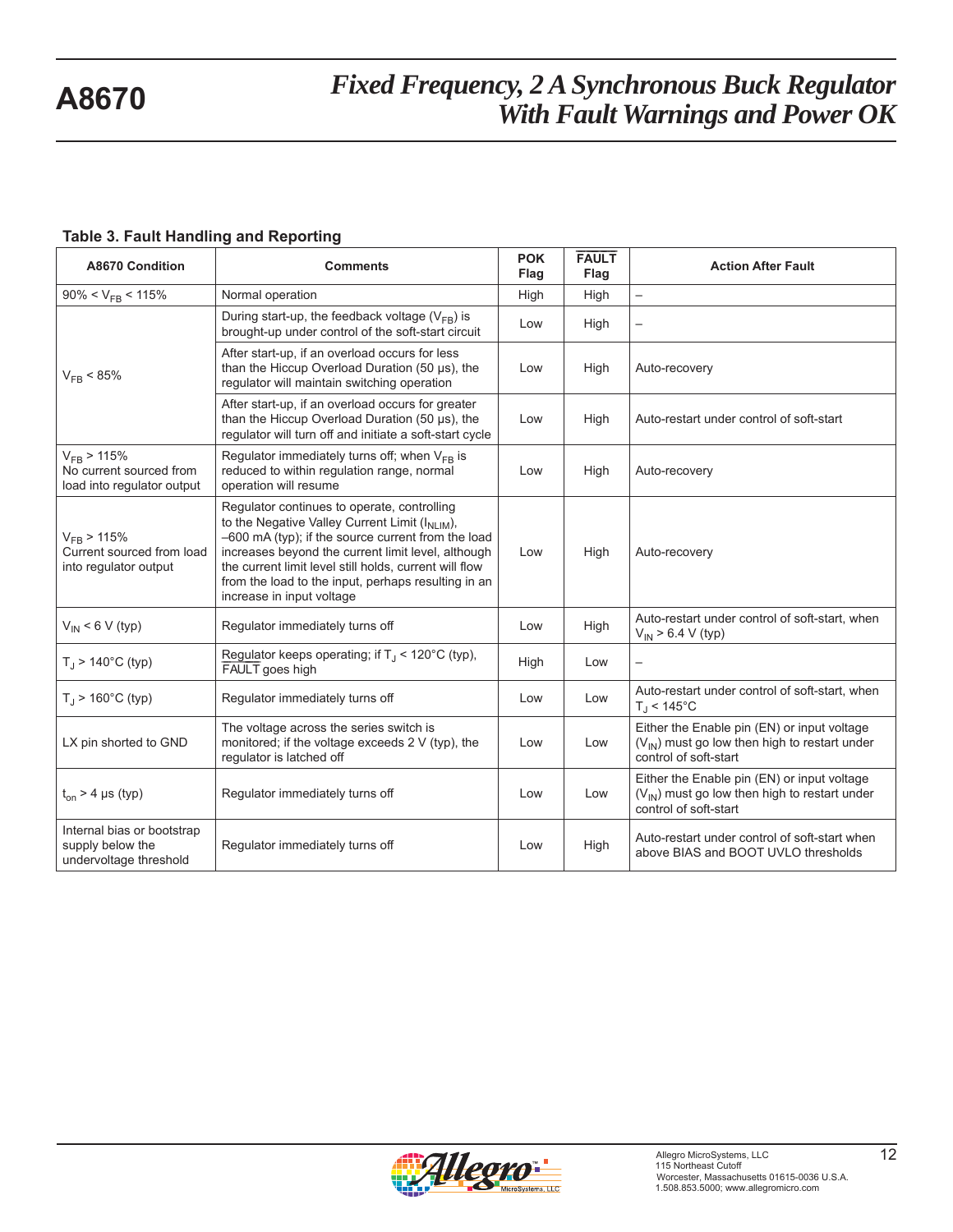### **Control Loop**

To a first order, the small-signal loop can be modeled as shown in figure 3. The control loop can be broken into two sections: power stage and error amplifier.

#### *Power Stage*

The power stage includes the output filter capacitor  $(C_{\text{OUT}})$ , the equivalent load  $(R_{LOAD})$ , and: the inner current loop, PWM modulator, and power inductor, which together are modeled as a transconductance amplifier with a gain of  $1.3 \text{ A/V}$ . The signal  $V_c$ , supplied to the power stage, is effectively the load current demand signal. This signal effectively controls the valley current through the inductor; the higher the load the larger the  $V_c$  signal. To simplify matters, we will assume this signal controls the average current through the inductor as opposed to the valley current.

The effective DC gain of the power stage, without the output capacitor and load resistor, is  $1.3 \text{ A/V}$ , where the signal  $V_c$  is limited to the range 0.36 to 2.75 V. The DC current is converted into  $V_{\text{OUT}}$  as the current flows into the load resistor. The overall DC gain of the power stage is given as  $V_{\text{OUT}}/V_c$  (see figure 4). At full load, the  $V_c$  signal would be  $2/1.3 = 1.54$  V.



Figure 3. 1<sup>st</sup> order model of the small-signal control loop (see Typical Applications section circuit diagrams for component references)

From a small-signal point of view, the power inductor behaves like a current source; the inductor can be ignored as far as the bandwidth of the loop is concerned. The output capacitor integrates the ripple current through the inductor, effectively forming a single pole with the output load.

The power stage pole can be found:

$$
f_{\rm p(PS)} = \frac{1}{2 \times \pi \times C_{\rm OUT} \times R_{\rm LOAD}}\tag{13}
$$

It can be seen that as the load changes, the position of the power pole changes in the frequency domain. This may seem like an issue in terms of where to optimize the loop, however, the change in load also changes the gain in the power stage, thus compensating for this effect. Figure 4 illustrates how the loop response of the power stage changes with a varying load. The position of  $f<sub>n1</sub>$  and G1 is one solution,  $f_{p2}$  and G2 is another solution, and so forth.

As the value of  $R_{LOAD}$  increases (reducing load), the power pole moves down in frequency and the DC gain increases. Generally speaking this is not a problem, because even if the pole approaches the low frequency pole produced by the error amplifier, there is still plenty of gain in the system. In this case, while the phase margin may be greatly reduced, even to a value approaching 0°, because there is sufficient DC gain in the loop it can be shown from Nyquist theory that the system is conditionally stable. The phase margin must be considered only at the 0 dB crossover frequency.



Figure 4. Power stage DC gain characteristic

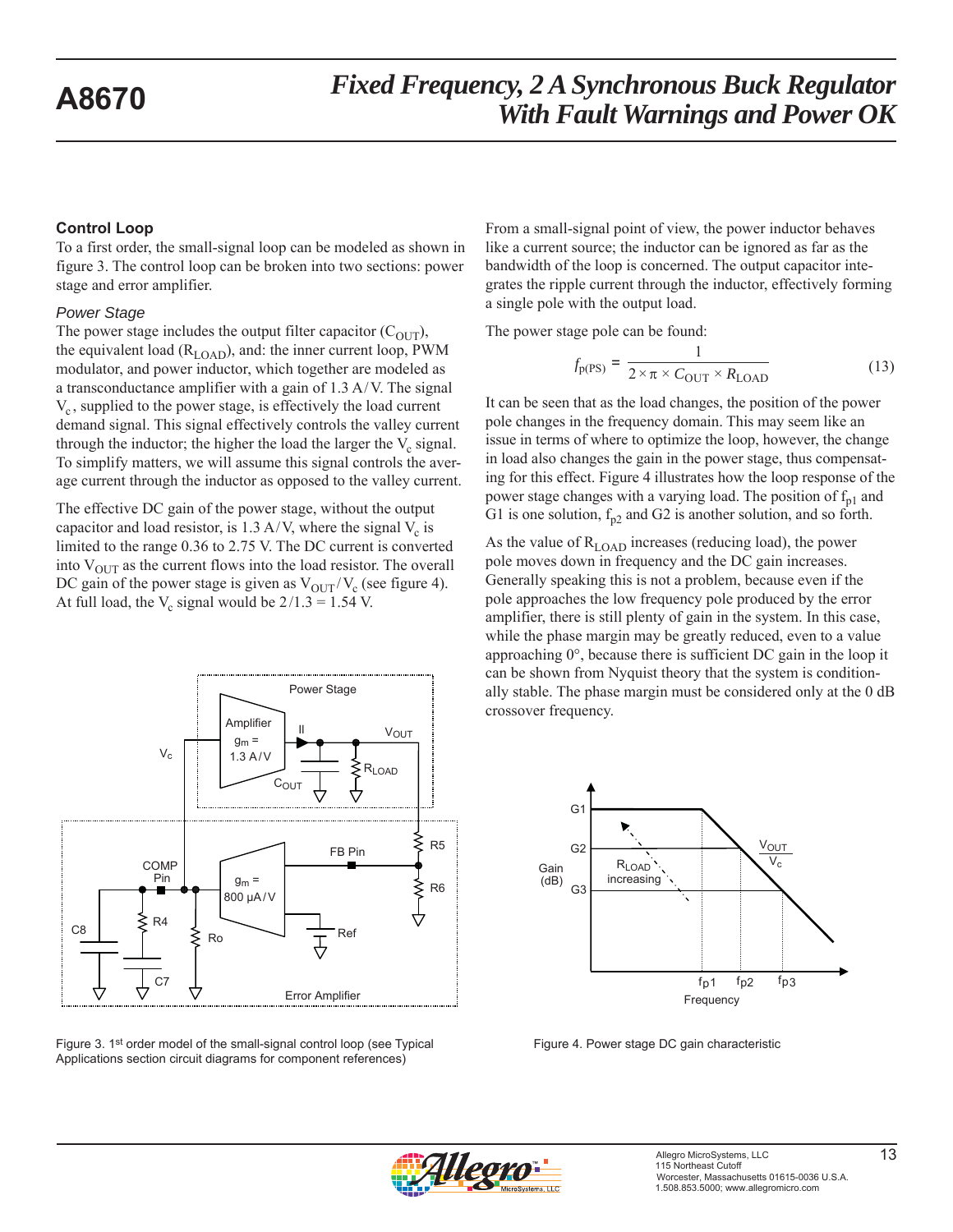It is recommended that X5R/ X7R ceramic capacitors be used, however, large-value capacitors such as electrolytic types can be used. Care should be taken when selecting the value of an electrolytic capacitor. As this capacitance is increased, the power pole is pushed to such a low frequency that the gain can fall off sufficiently to cause a loop instability.

If using an electrolytic capacitor, consideration should also be given to the equivalent series resistance (ESR) value, because this introduces a zero with the capacitance itself. It is important to use a low-ESR type capacitor. It should be noted that capacitor manufacturers usually quote an ESR which is a maximum at a particular frequency (such as 100 kHz) and temperature (20°C). The ESR does vary with frequency and temperature, plus there are tolerance effects as well. If the zero produced by the ESR of the output capacitor features in the control loop, it is strongly recommended that a large tolerance be allowed. If necessary, the high frequency pole in the error amplifier can be used to negate the effects of this pole (see the Error Amplifier section).

### *Error Amplifier*

The error amplifier is a transconductance amplifier. The DC gain of the amplifier is 61dB (1122) and, with a  $g<sub>m</sub>$  value of 800  $\mu$ A/V, the effective output impedance of the amplifier can be modeled as:

$$
R_{\rm O} = \frac{1122}{800 \times 10^{-6}} = 1.4 \text{ M}\Omega \tag{14}
$$

The transconductance amplifier has a high DC gain to ensure good regulation. The gain is rolled off with a single pole positioned at a low frequency. A zero is positioned at higher frequencies to cancel the effects of the main power stage pole. A second pole can be introduced which should have minimal effect on the loop response, but is useful for reducing the effects of switching noise.

The low frequency pole occurs at:

$$
f_{\text{pl}(EA)} = \frac{1}{2 \times \pi \times R_0 \times C_7}
$$
 (15)

The zero occurs at:

$$
f_{\rm z(EA)} = \frac{1}{2 \times \pi \times R_4 \times C_7}
$$
 (16)

The high frequency pole occurs at:

$$
f_{\text{p2(EA)}} = \frac{1}{2 \times \pi \times R_4 \times C_8} \tag{17}
$$

The potential divider formed by R5 and R6 in figure 3 effectively introduces a DC offset to the loop. This can be found from:  $V_{FB} / V_{OUT}$ .

### **Control Loop Design Approach**

There are many different approaches to designing the feedback loop. The optimum solution is to select a target phase margin and bandwidth for optimum transient response. This typically requires either simulation software or detailed Bode plot analysis to generate a solution.

The particular approach described here derives a solution through a series of basic calculations. This approach aims for a simple –20 dB/decade roll off, from the low frequency error amplifier pole  $(f_{p1(EA)})$  to the 0 dB crossover point  $(f_{cross})$ . The 0 dB crossover point is aimed at a thirteenth of the switching frequency  $(f<sub>SW</sub>)$ . This factor is chosen as a compromise between good bandwidth and minimizing the phase lag introduced by the second power pole, which occurs between  $\frac{1}{3}$  and  $\frac{1}{6}$  of the switching frequency. In theory, this should introduce a phase margin of 90°, however, in practice it will be slightly less than this, perhaps by about 5°, due to the effects of the second power pole.

It is recommended that the error amplifier high frequency pole should be positioned one octave below the switching frequency. This provides some attenuation of the switching ripple whilst having minimum impact on the closed loop response.

To achieve a –20 dB/decade roll off, the error amplifier zero is positioned to coincide with the power pole at maximum load.

Figure 5 illustrates the power stage gain, the error amplifier gain, and then the combined overall loop response (power stage and error amplifier).

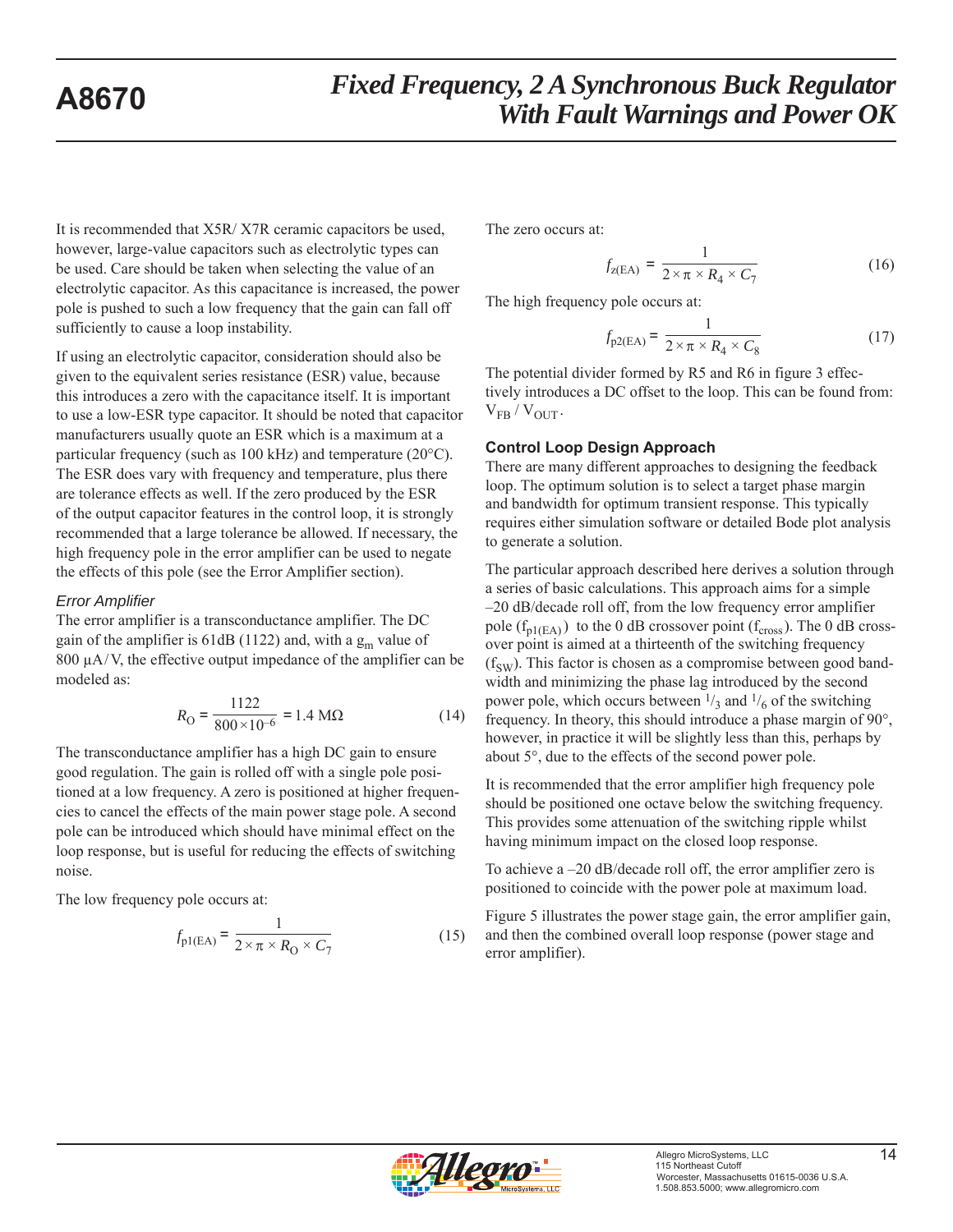### *Design Example*

Assuming: output voltage ( $V_{OUT}$ ) = 1.5 V, maximum load ( $I_{OUT}$ ) = 2 A, switching frequency  $(f_{SW})$  = 700 kHz, and output capacitance  $(C_{\text{OUT}})$  = 20 µF. Analyze the response at full load.

1. Crossover frequency:

$$
f_{\text{cross}} = \frac{700 \times 10^3}{13} = 53.8 \text{ kHz}
$$
 (18)

2. Overall DC gain (refer to figure 5):

DC gain (PS) = 20 Log<sub>10</sub> 
$$
\left(\frac{V_{\text{OUT}}}{V_c}\right)
$$
 (19)

DC gain (EA) = 61 dB + 20 Log<sub>10</sub> 
$$
\left(\frac{V_{FB}}{V_{OUT}}\right)
$$
 (20)

$$
DC gain (All) = DC gain (PS) + DC gain (EA)
$$
 (21)

$$
= 20 \text{ Log}_{10} \left( \frac{V_{\text{OUT}}}{V_{\text{c}}} \right) + 61 \text{ dB} + 20 \text{ Log}_{10} \left( \frac{V_{\text{FB}}}{V_{\text{OUT}}} \right)
$$

$$
= 20 \text{ Log}_{10} \left( \frac{1.5}{1.54} \right) + 61 \text{ dB} + 20 \text{ Log}_{10} \left( \frac{0.6}{1.5} \right)
$$

$$
= 52.8 \text{ dB}
$$

Note: With a power stage gain of 1.3 A/V and a load of 2A, the corresponding  $V_c = 2/1.3 = 1.54$  V.

3. With a 53.8 kHz crossover and a 20 dB /decade increase in gain, at what frequency does the gain reach 52.8 dB? The –20 dB / decade roll off can be described as a single pole with this transfer function for magnitude (G):

$$
G = \frac{1}{2 \times \pi \times f \times RC} \tag{22}
$$



Figure 5. Power stage, error amplifier, and combined overall control loop response

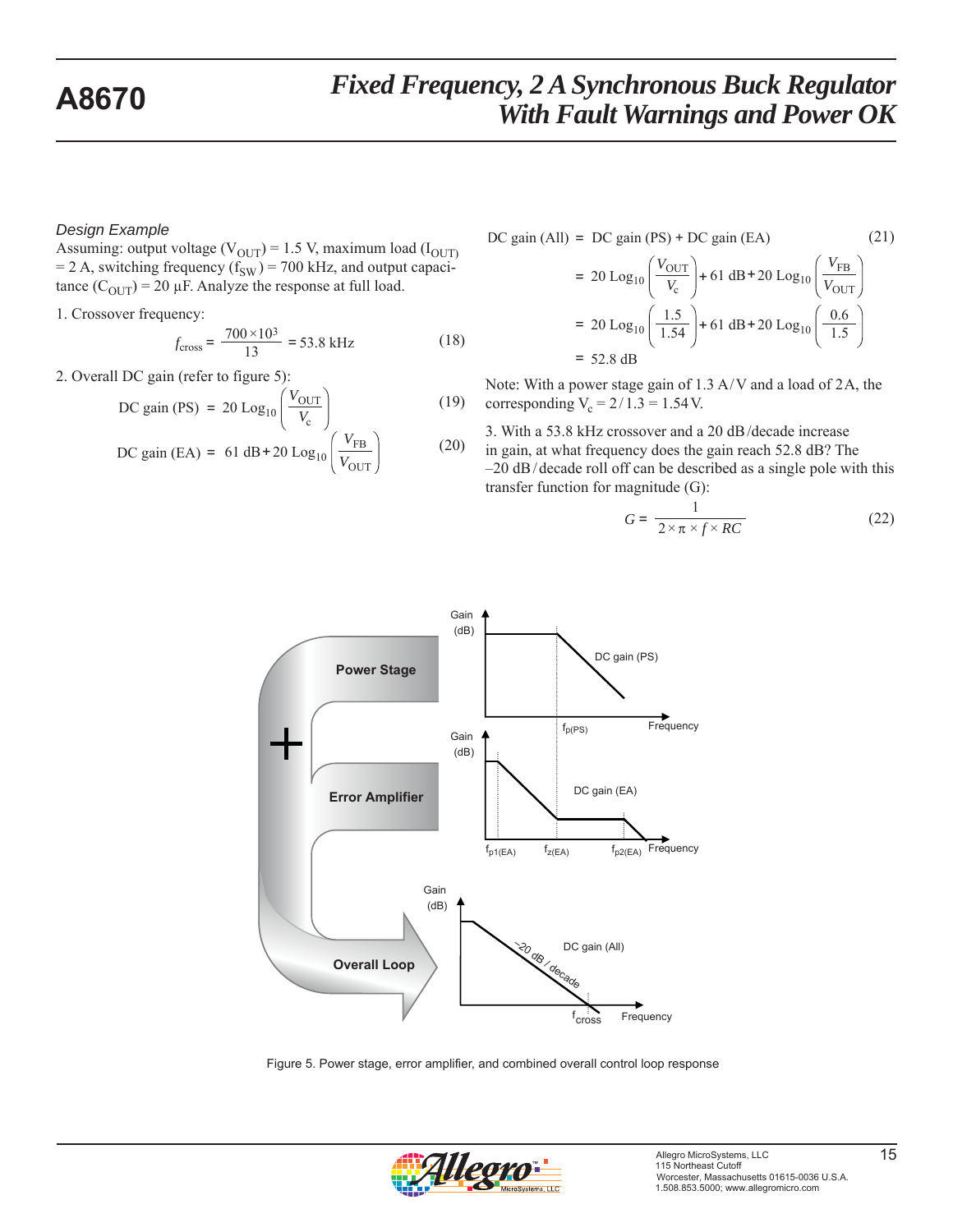3a. We know that at 53.8 kHz the gain is 0 dB (1). Therefore the constant RC can be worked out:

$$
RC = \frac{1}{2 \times \pi \times 53.8 \times 10^3 \times 1}
$$
  
= 2.96 × 10<sup>-6</sup> (23)

3b. A magnitude of  $52.8$  dB = 436.5. The frequency at which a gain of 436.5 is reached is:

$$
f = \frac{1}{2 \times \pi \times 2.96 \times 10^{-6} \times 436.5}
$$
 (24)  
= 123 Hz

So the overall loop response objective is shown in figure 6.

4. Select the RC components.

4a. The error amplifier pole ( $f_{p1(EA)}$ ) occurs at 123 Hz. Therefore, C7 can be found:

$$
C_7 = \frac{1}{2 \times \pi \times R_0 \times f_{\text{pl(EA)}}}
$$
(25)  
=  $\frac{1}{2 \times \pi \times 1.4 \times 10^6 \times 123}$   
= 1 nF

4b. The power pole  $(f_{p(PS)})$  can be found, because the output capacitor ( $C_{\text{OUT}}$ ) and maximum load ( $R_{\text{LOAD}}$ ) are known:



Figure 6. Design example objective: overall control loop response (power stage and error amplifier)

$$
f_{p(PS)} = \frac{1}{2 \times \pi \times R_{\text{LOAD}} \times C_{\text{OUT}}}
$$
\n
$$
= \frac{1}{2 \times \pi \times 0.75 \times 20 \times 10^{-6}}
$$
\n
$$
= 10\,610\,\text{Hz}
$$
\n(26)

4c. The error amplifier zero  $(f_{z(EA)})$  also occurs at 10.610 kHz to cancel the effects of the power pole. Therefore, as C7 is known, R4 can be found:

$$
R_4 = \frac{1}{2 \times \pi \times C_7 \times f_{p(PS)}}
$$
  
= 
$$
\frac{1}{2 \times \pi \times 1 \times 10^{-9} \times 10610}
$$
  
= 15 kΩ

4d. The error amplifier high frequency pole  $(f_{p2(EA)})$  is set an octave below the switching frequency. Therefore, C8 can be found:

$$
C_8 = \frac{1}{2 \times \pi \times R_4 \times (f_{\text{SW}}/2)}
$$
(28)  
= 
$$
\frac{1}{2 \times \pi \times 15 \times 10^3 \times (700 \times 10^3 / 2)}
$$
  
= 30 pF

4e. Using the above compensation component selection technique, table 4 provides preferred component values for a given output voltage, 2 A output, at target switching frequencies of 500 kHz, 700 kHz, and 1 MHz.

#### **Table 4. Recommended R4 and C7 Values**

|                  | Switching Frequency, f <sub>SW</sub> |                        |                  |                               |            |                         |                               |            |  |
|------------------|--------------------------------------|------------------------|------------------|-------------------------------|------------|-------------------------|-------------------------------|------------|--|
| 500 kHz          |                                      |                        |                  | 700 kHz                       |            |                         | 1 MHz                         |            |  |
| $V_{OUT}$<br>(V) | R <sub>4</sub><br>$(k\Omega)$        | C <sub>7</sub><br>(nF) | $V_{OUT}$<br>(V) | R <sub>4</sub><br>$(k\Omega)$ | C7<br>(nF) | $V_{\text{OUT}}$<br>(V) | R <sub>4</sub><br>$(k\Omega)$ | C7<br>(nF) |  |
| 5.0              | 33                                   | 1.5                    | 5.0              | 51                            | 1.0        | 5.0                     | 68                            | 0.68       |  |
| 3.3              | 22                                   | 1.5                    | 3.3              | 33                            | 1.0        | 3.3                     | 51                            | 0.68       |  |
| 2.5              | 18                                   | 1.5                    | 2.5              | 24                            | 1.0        | 2.5                     | 39                            | 0.68       |  |
| 1.8              | 12                                   | 1.5                    | 1.8              | 18                            | 1.0        | 1.8                     | 27                            | 0.68       |  |
| 1.5              | 10                                   | 1.5                    | 1.5              | 15                            | 1.0        | 1.5                     | 22                            | 0.68       |  |
| 1.2              | 8.2                                  | 1.5                    | 1.2              | 12                            | 1.0        | 1.2                     | 18                            | 0.68       |  |
| 1.0              | 6.8                                  | 1.5                    | 1.0              | 10                            | 1.0        | 1.0                     | 15                            | 0.68       |  |
| 0.8              | 4.7                                  | 1.5                    | 0.8              | 8.2                           | 1.0        | 0.8                     | 12                            | 0.68       |  |
| 0.6              | 3.9                                  | 1.5                    | 0.6              | 5.6                           | 1.0        | 0.6                     | 8.2                           | 0.68       |  |

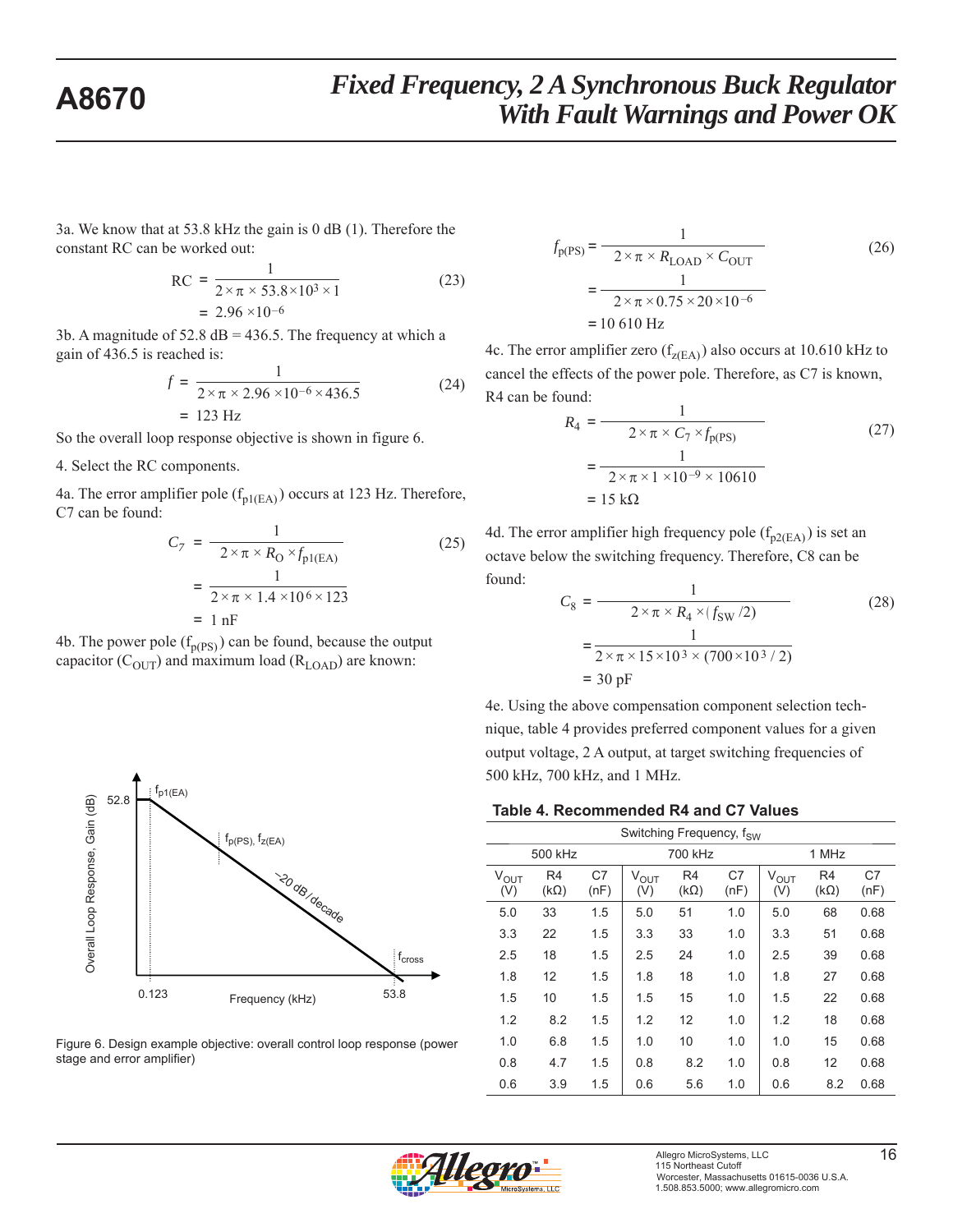### **Thermal Considerations**

For a given set of conditions, the junction temperature of the A8670 can be estimated by carrying out a few calculations. This is important to ensure an adequate safety margin with respect to the maximum junction temperature (150°C) to enhance reliability. This exercise also helps to understand the overall efficiency of the regulator.

The general approach is to work out what thermal impedance  $(R<sub>θI-A</sub>)$  is required to maintain the junction temperature at a given level, for a particular power dissipation. It should be noted that this process is usually iterative to achieve the optimum solution.

The following steps can be used as a guideline for determining a suitable thermal solution. First, estimate the maximum ambient temperature  $(T_A)$  of the application. Second, define the maximum junction temperature  $(T<sub>I</sub>)$ . Note that the absolute maximum is 150°C. Third, determine the worst case power dissipation. This will typically occur at maximum load and minimum  $V_{IN}$ .

#### *Design Example*

Assuming: input voltage ( $V_{IN}$ ) = 12 V, output voltage ( $V_{OUT}$ ) = 1.2 V, maximum load  $(I_{\text{OUT}}) = 2$  A, switching frequency  $(f_{SW})$ = 500 kHz, target junction temperature  $(T_J) \le 125$ °C, maximum ambient temperature  $(T_A) = 105^{\circ}$ C, and inductive resistance  $(DCR<sub>L</sub>) = 20$  mΩ.

1. The main power loss contributors are calculated separately:

#### • *Switch static losses*

a. Estimate the  $R_{DS(on)}$  of the high-side switch at the maximum target junction temperature:

$$
R_{\text{DS}(on)HS(TJ)} = R_{\text{DS}(on)HS(25C)} \left( 1 + \frac{T_J - 25}{200} \right) \tag{29}
$$
  
= 200 × 10<sup>-3</sup>  $\left( 1 + \frac{125 - 25}{200} \right)$   
= 0.3  $\Omega$ 

where  $R_{DS(on)HS(25C)}$  is the  $R_{DS(on)HS}$  value that can be found from the Electrical Characteristics table in this datasheet.

b. Estimate the  $R_{DS(on)}$  of the low side switch at the given junction temperature:

$$
R_{\text{DS}(on)LS(TJ)} = R_{\text{DS}(on)LS(25C)} \left( 1 + \frac{T_J - 25}{200} \right) \tag{30}
$$

$$
= 45 \times 10^{-3} \left( 1 + \frac{125 - 25}{200} \right)
$$

$$
= 0.0675 \ \Omega
$$

where  $R_{DS(on)LS(25C)}$  is the  $R_{DS(on)LS}$  value that can be found from the Electrical Characteristics table in this datasheet.

c. Estimate the duty cycle (D) by applying equation 3  $(t_{on})$ :

$$
D = t_{on} \times f_{SW}
$$
\n
$$
= \left(\frac{V_{OUT} + (R_{DS(on)LS} + DCR_L) \times I_{OUT}}{V_{IN} + (R_{DS(on)LS} - R_{DS(on)HS}) \times I_{OUT}} \times \frac{1}{f_{SW}}\right) \times f_{SW}
$$
\n
$$
= \left(\frac{1.2 + (0.068 + 0.02) \times 2}{12 + (0.068 - 0.3) \times 2} \times \frac{1}{500 \times 10^3}\right) \times 500 \times 10^3
$$
\n
$$
= 0.12
$$
\n(31)

d. The high side static loss can be determined:

$$
P_{\text{static}HI} = I_{\text{OUT}}^2 \times D \times R_{\text{DS(on)HS(TJ)}} \\
= 2^2 \times 0.12 \times 0.3 \\
= 0.144 \,\text{W}
$$
\n(32)

e. The low side static loss can be determined:

$$
P_{\text{staticLO}} = I_{\text{OUT}}^2 \times 1 - D \times R_{\text{DS(on)LS(TJ)}}\tag{33}
$$
  
= 2<sup>2</sup> × (1 – 0.12) × 0.068  
= 0.239 W

• *Switching losses* The combined turn on and turn off losses for both switches are calculated as:

$$
P_{\text{switch}} = \frac{V_{\text{IN}}}{2} \times I_{\text{OUT}} \times 6 \times 10^{-9} \times f_{\text{SW}} \times 2
$$
  
= 
$$
\frac{12}{2} \times 2 \times 6 \times 10^{-9} \times 500 \times 10^{3} \times 2
$$
 (34)  
= 0.072 W

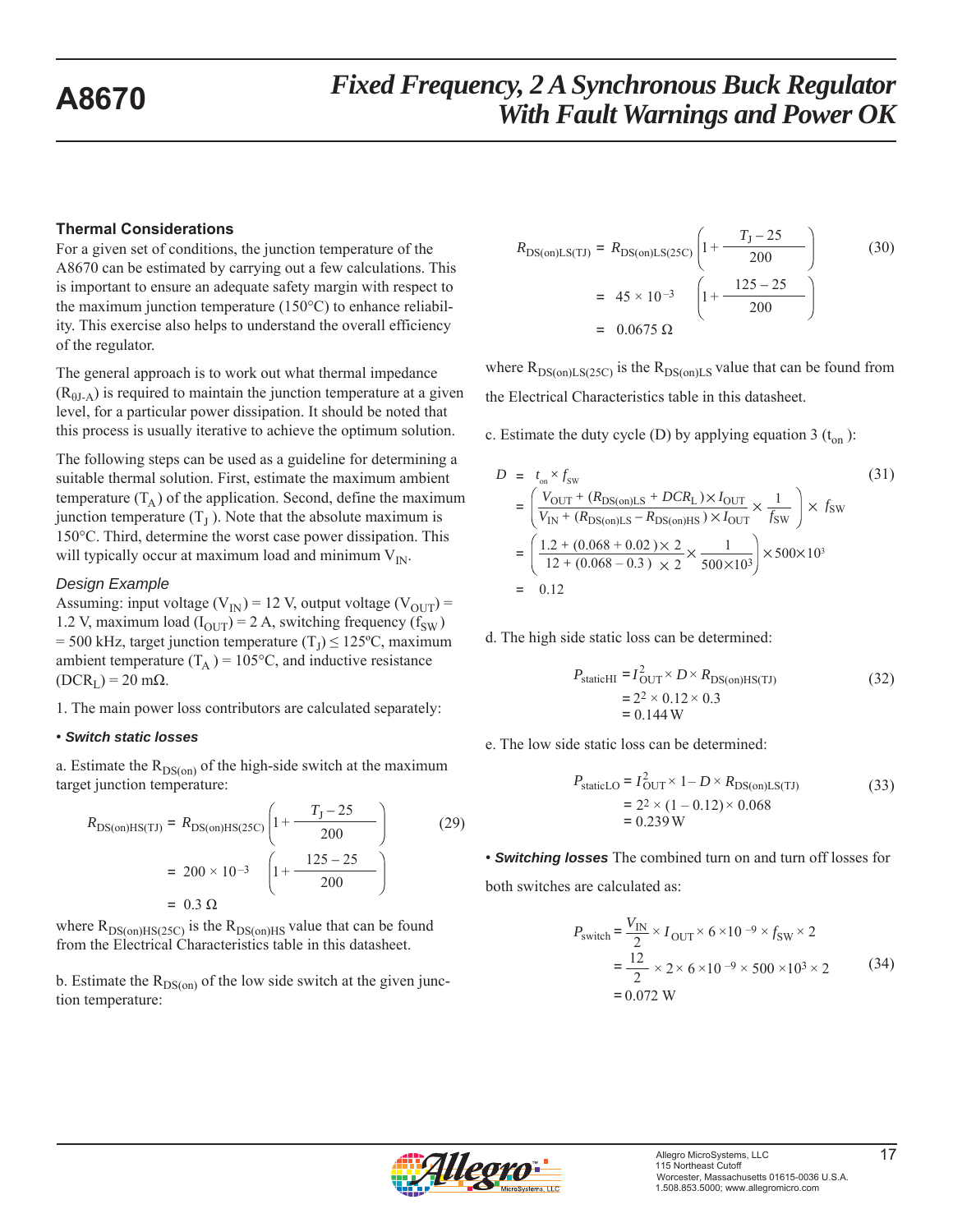• *Recirculation diode losses* The recirculation diode losses (low-side switch) are calculated as:

$$
P_{\text{receiver}} = 0.8 \times I_{\text{OUT}} \times 6 \times 10^{-9} \times f_{\text{SW}} = 0.8 \times 2 \times 6 \times 10^{-9} \times 500 \times 10^{3}
$$
 (35)

$$
= 0.005
$$
 W

• *Diode transit losses* The recirculation diode losses (low-side switch) are calculated as:

$$
P_{\text{transit}} = V_{\text{IN}} \times I_{\text{OUT}} \times 3 \times 10^{-9} \times f_{\text{SW}}= 12 \times 2 \times 3 \times 10^{-9} \times 500 \times 10^{3}= 0.036 \text{ W}
$$
 (36)

• *BIAS losses* The supply bias losses are calculated as:

$$
P_{bias} = V_{IN} \times 7.2 \times 10^{-3}
$$
  
= 0.086 W (37)

2. The total losses in the A8670 can be estimated:

$$
P_{\text{total}} = P_{\text{staticHH}} + P_{\text{staticLO}} + P_{\text{switch}} + P_{\text{recirc}} + P_{\text{transit}} + P_{\text{bias}} \quad (38)
$$
  
= 0.144 + 0.239 + 0.072 + 0.005 + 0.036 + 0.086  
= 0.582 W

3. The thermal impedance required for the solution can be found:

$$
R_{0JA} = \frac{T_J - T_A}{P_{\text{total}}}
$$
  
= 
$$
\frac{125 - 105}{0.582}
$$
  
= 
$$
34 \text{ °C/W}
$$
 (39)

For this particular solution, a high thermal efficiency board is required to ensure the junction temperature is kept below 125°C. It is recommended to use a PCB with four layers. The A8670 should be mounted onto a thermal pad. A number of vias should connect the thermal pad to at least one of the internal layers and the bottom side of the PCB. Both of these layers should be a ground plane. See the Layout section for more information.

#### **Regulator Efficiency**

The overall regulator efficiency can be determined by including the inductor loss. In the above thermal characteristics example, the inductor resistance,  $DCR<sub>L</sub> = 20$  mΩ. Therefore the inductor power loss can be found::

$$
P_{\text{L}} = \text{DCR}_{\text{L}} \times I_{\text{OUT}}^2
$$
  
= 0.02 × 2<sup>2</sup>  
= 0.08 W (40)

The overall regulator efficiency can be found:

$$
\eta = \frac{V_{\text{OUT}} \times I_{\text{OUT}}}{(V_{\text{OUT}} \times I_{\text{OUT}}) + P_{\text{total}} + P_{\text{L}}}
$$
  
= 
$$
\frac{1.2 \times 2}{(1.2 \times 2) + 0.582 + 0.08}
$$
  
= 78.4 % (41)

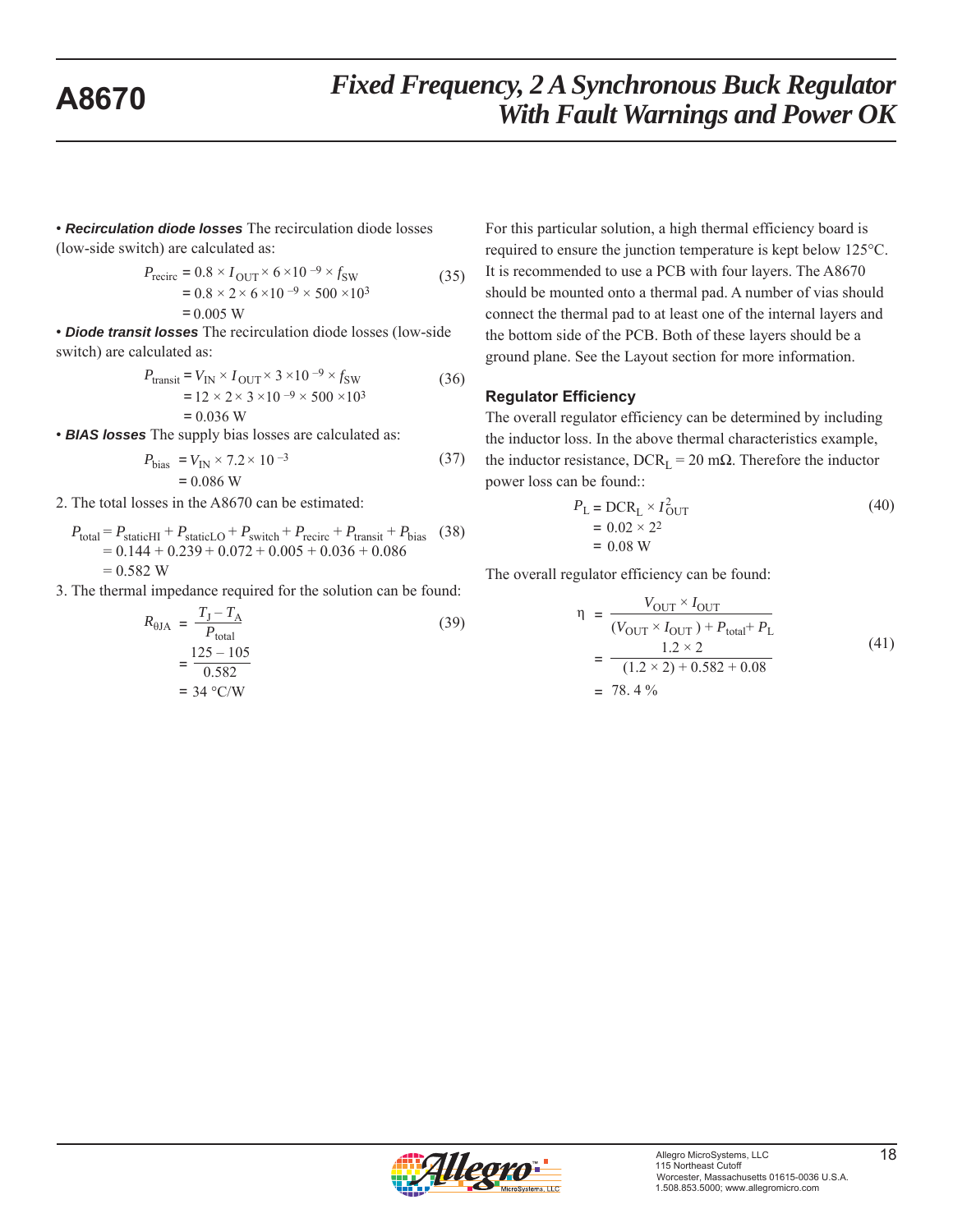### **Layout**

Although the power dissipation in the A8670 is very low, it is recommended that the thermal pad of the device is soldered to an appropriate pad on the printed circuit board to help minimize the junction temperature and enhance the efficiency. The PCB pad should in turn be connected to the ground plane via a number of thermal vias. As a suggestion, the following could be used: sixteen vias, arranged in 4 rows of 4, with diameter 0.25 mm and spaced (pitch) 0.6 mm apart. The PCB pad as well as acting as a thermal connection, also forms the star connection for the grounding system.

Figure 7 illustrates the key objectives in the grounding system. The filtering capacitors: C1, C3, C4, and C6 should be connected as close as possible to their respective pins. The ground connections for each of the capacitors should be returned directly to the star connection (PCB pad). Again, these connections should be as short as possible. Both the PGND and AGND connections should connect directly to the PCB pad to form the star connection.

The ground return connection for the feedback resistor should be Kelvin-connected directly back to the star ground. Note: To avoid voltage offset errors in the output voltage, the feedback resistor should not be connected to the filter capacitor or load grounds returns.

The support components (C5, C7, and C8) that are ground referenced should be connected together locally and then a common trace used to return directly to the star connection. Again, this ground should not pick-up any of the filter capacitors or load ground returns.

Due to the high impedance nature of the COMP node, it is important to ensure the compensation components are connected as close as possible. The feedback trace from R5 and R6 to the FB pin is also a high impedance input and should be as short as possible and be placed well away from noisy connections such as LX. It is recommended to keep any ground planes well away from the LX node to avoid any potential noise coupling effects.



Figure 7. Layout considerations for mounting the A8760

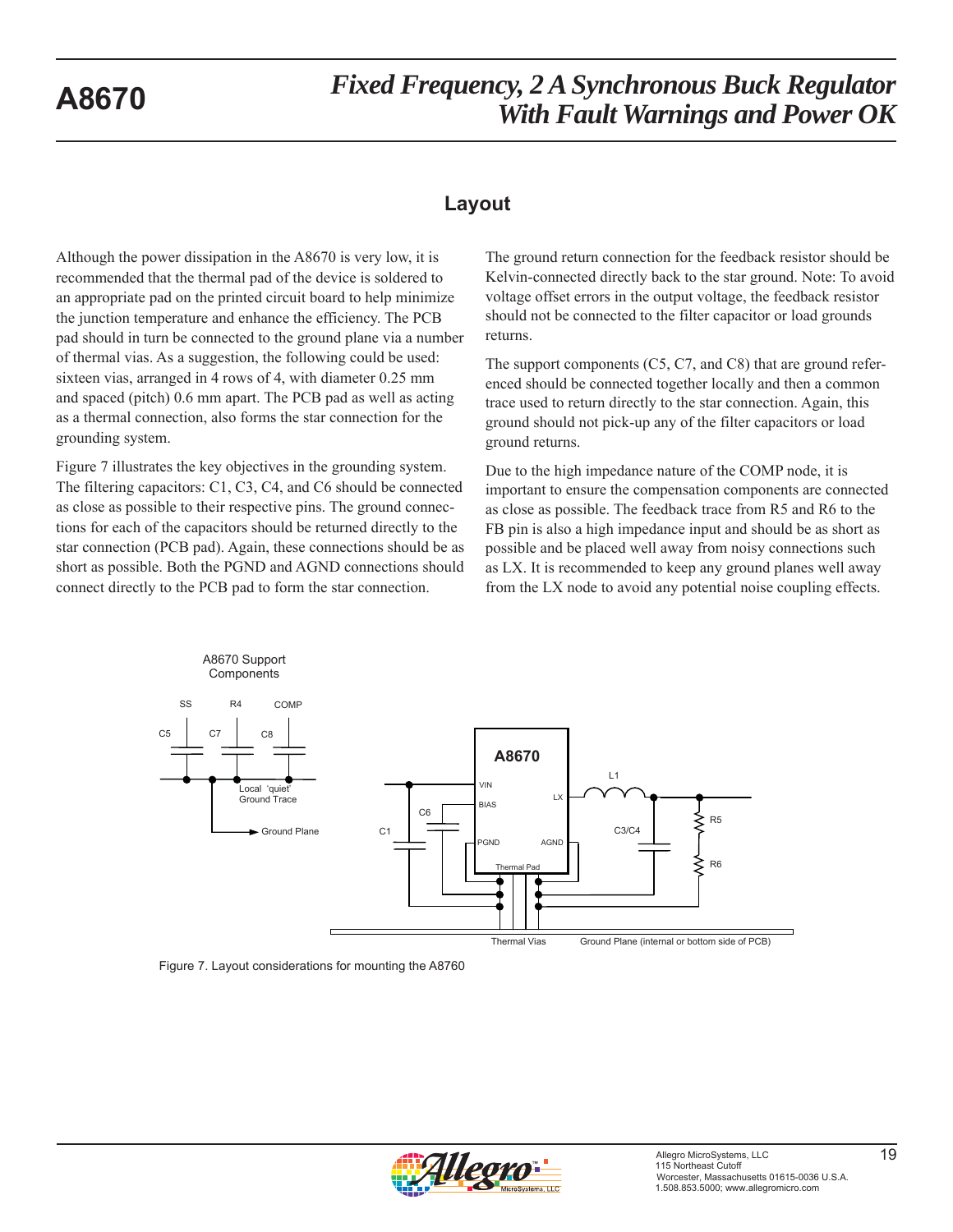### **Typical Applications**

### **Application circuit 1**



Operating Characteristics:  $V_{IN}$  = 12 V,  $V_{OUT}$  = 1.2 V,  $f_{SW}$  = 500 kHz

Inductor used: Taiyo Yuden NR8040 4.7 μH

Further improvements can be made to the efficiency of this circuit by:

• Adding a 1 A Schottky diode between the LX node and ground.

• Using an inductor with a lower DCR.



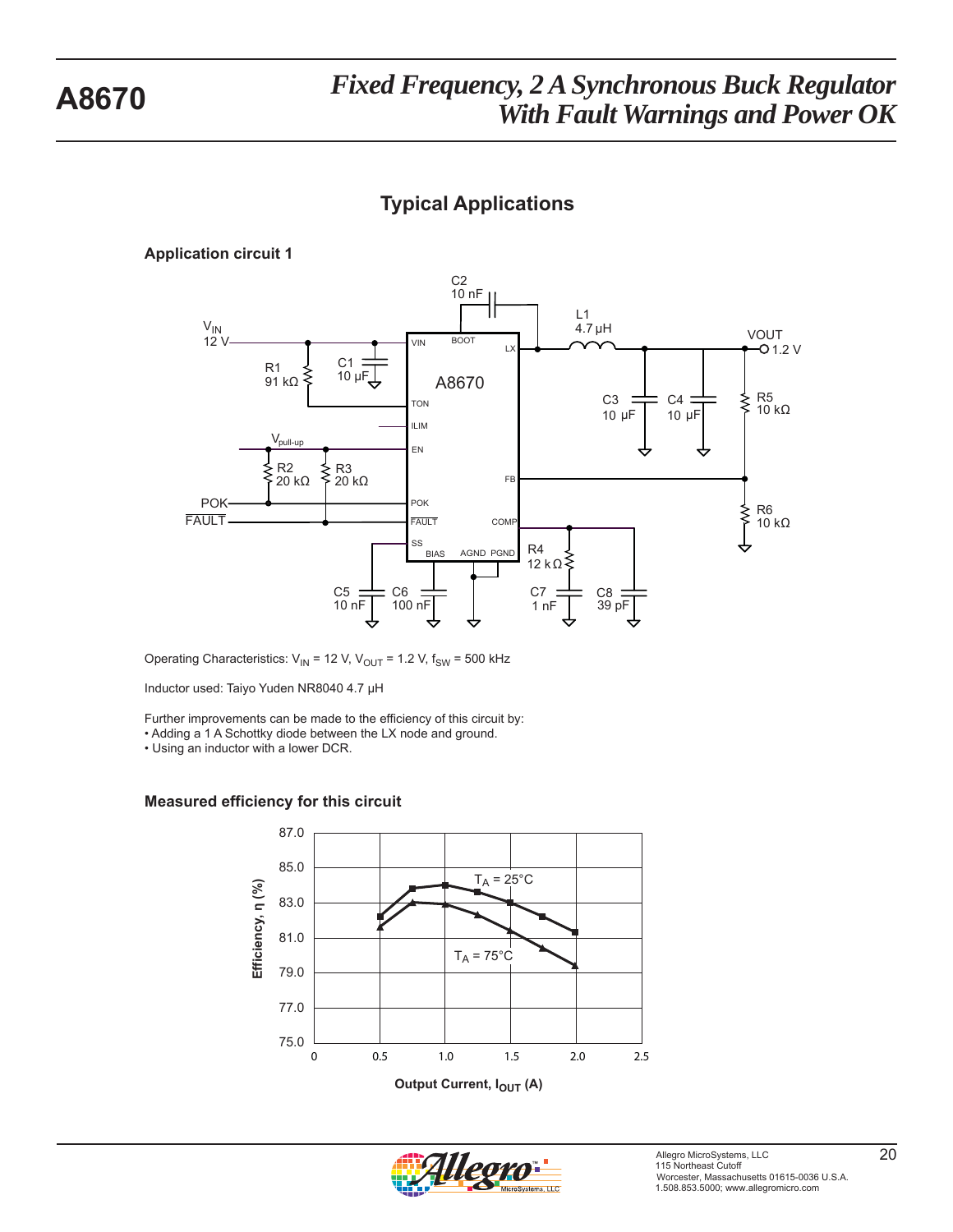### **Application circuit 2**



Operating Characteristics:  $V_{IN}$  = 12 V,  $V_{OUT}$  = 1.5 V,  $f_{SW}$  = 500 kHz

Inductor used: Taiyo Yuden NR8040 4.7 μH

Further improvements can be made to the efficiency of this circuit by:

• Adding a 1 A Schottky diode between the LX node and ground.

• Using an inductor with a lower DCR.



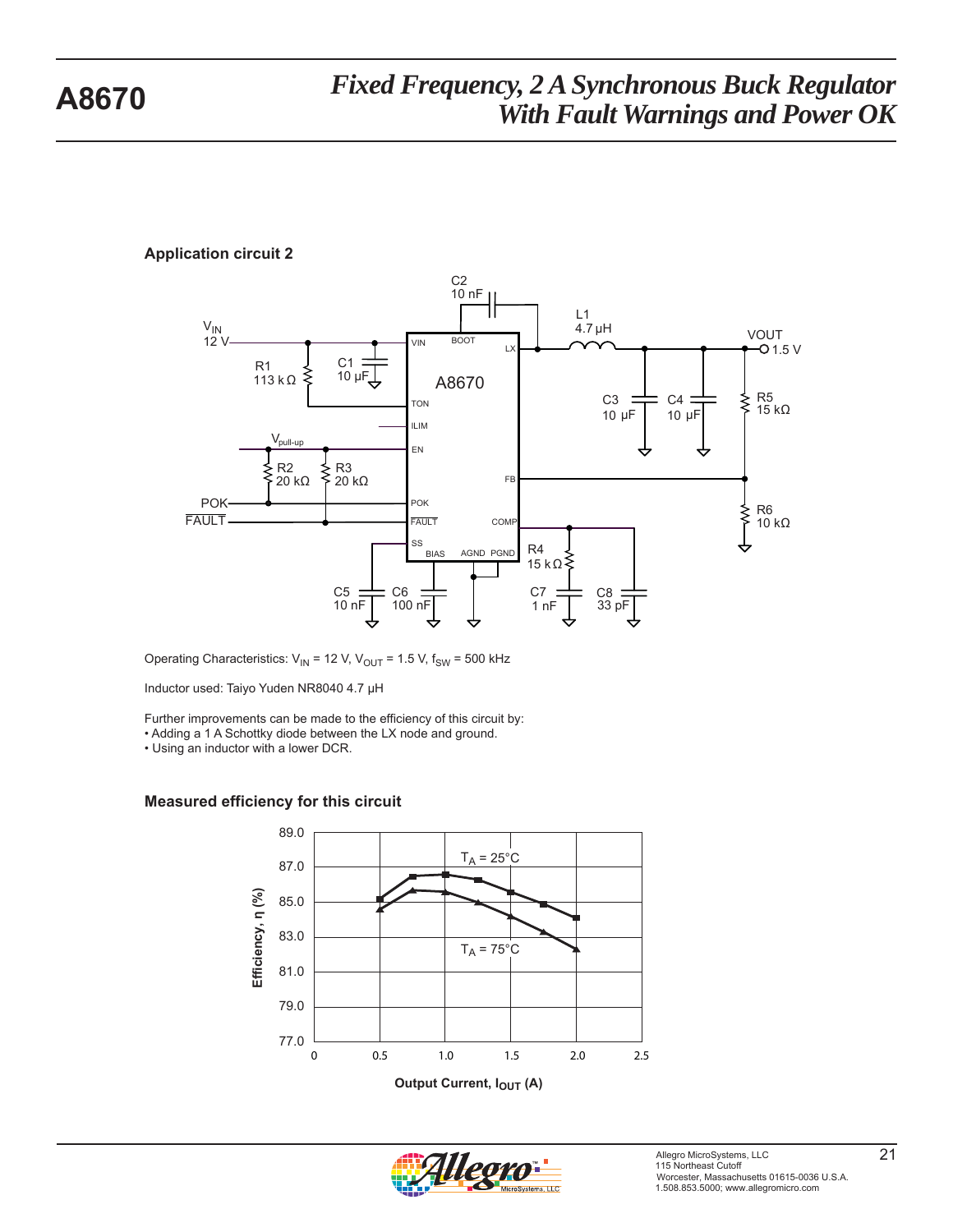### **Application circuit 3**



Operating Characteristics:  $V_{IN}$  = 12 V,  $V_{OUT}$  = 1.8 V,  $f_{SW}$  = 500 kHz

Inductor used: Taiyo Yuden NR8040 6.8 μH

Further improvements can be made to the efficiency of this circuit by:

• Adding a 1 A Schottky diode between the LX node and ground.

• Using an inductor with a lower DCR.



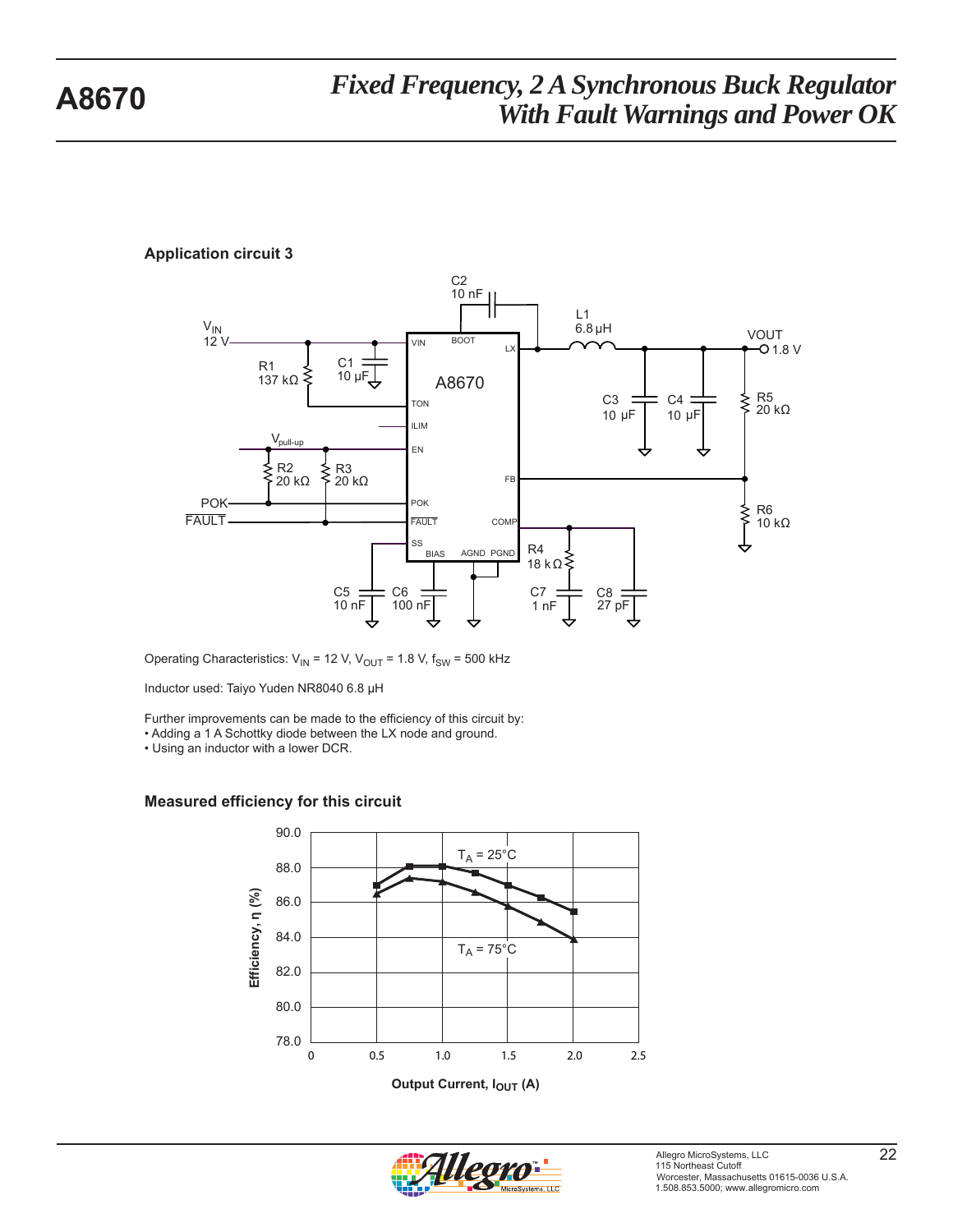### **Application circuit 4**



Operating Characteristics:  $V_{IN}$  = 12 V,  $V_{OUT}$  = 2.5 V,  $f_{SW}$  = 500 kHz

Inductor used: Taiyo Yuden NR8040 10 μH

Further improvements can be made to the efficiency of this circuit by:

• Adding a 1 A Schottky diode between the LX node and ground.

• Using an inductor with a lower DCR.



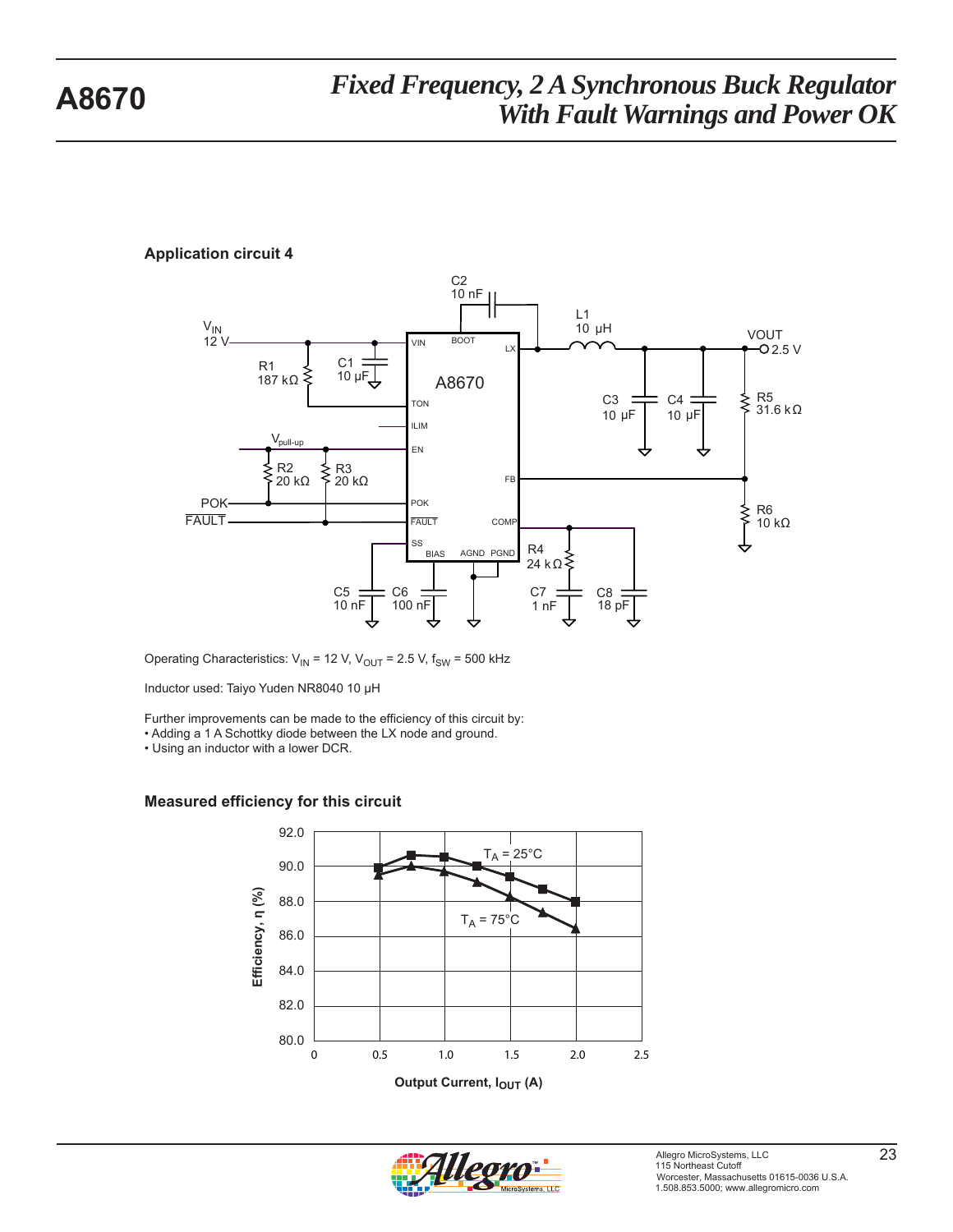### **Application circuit 5**



Operating Characteristics:  $V_{IN}$  = 12 V,  $V_{OUT}$  = 3.3 V,  $f_{SW}$  = 500 kHz

Inductor used: Taiyo Yuden NR8040 10 μH

Further improvements can be made to the efficiency of this circuit by:

• Adding a 1 A Schottky diode between the LX node and ground.

• Using an inductor with a lower DCR.



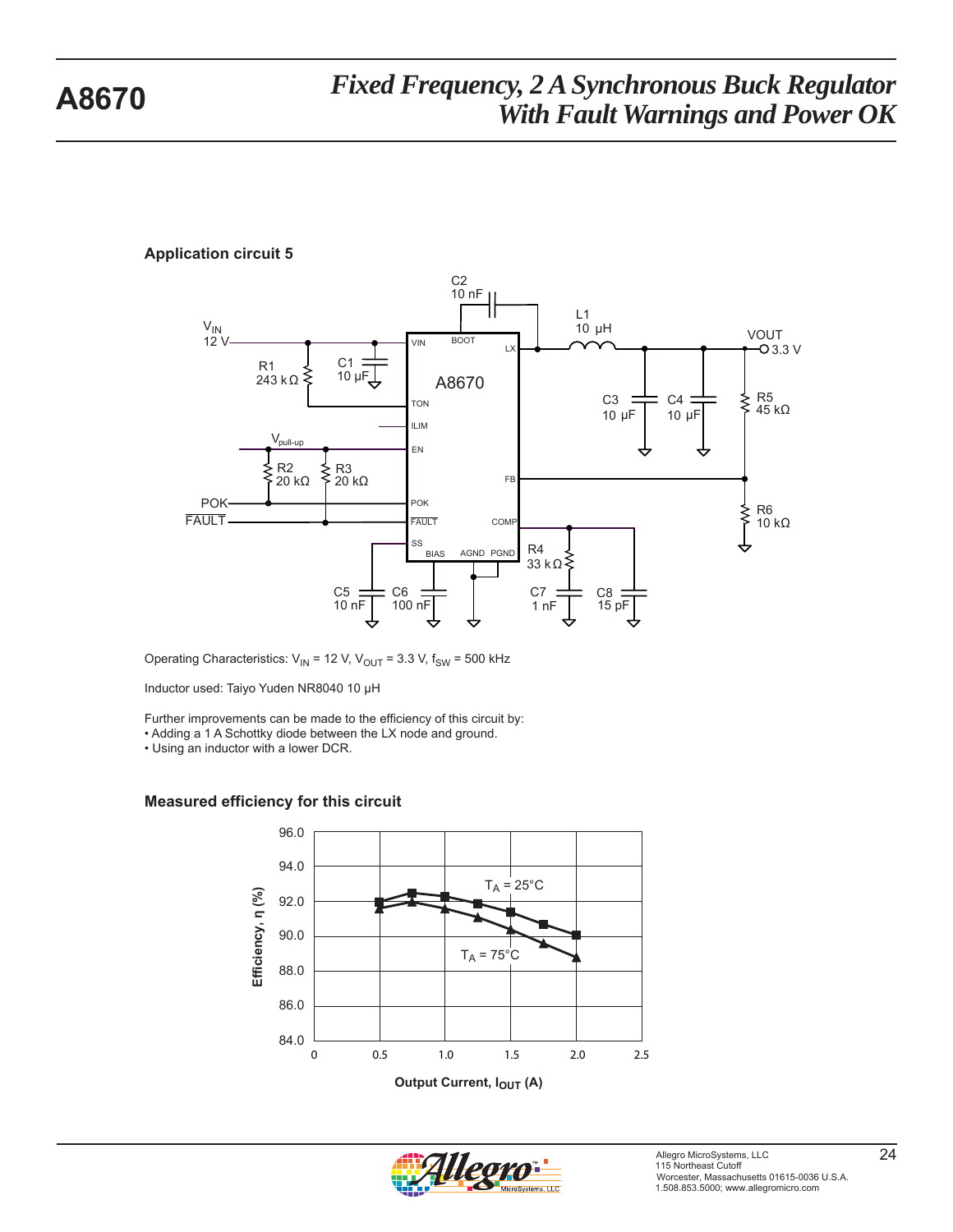### **Application circuit 6**



Operating Characteristics:  $V_{IN}$  = 12 V,  $V_{OUT}$  = 5.0 V,  $f_{SW}$  = 500 kHz

Inductor used: Taiyo Yuden NR8040 10 μH

Further improvements can be made to the efficiency of this circuit by:

• Adding a 1 A Schottky diode between the LX node and ground.

• Using an inductor with a lower DCR.



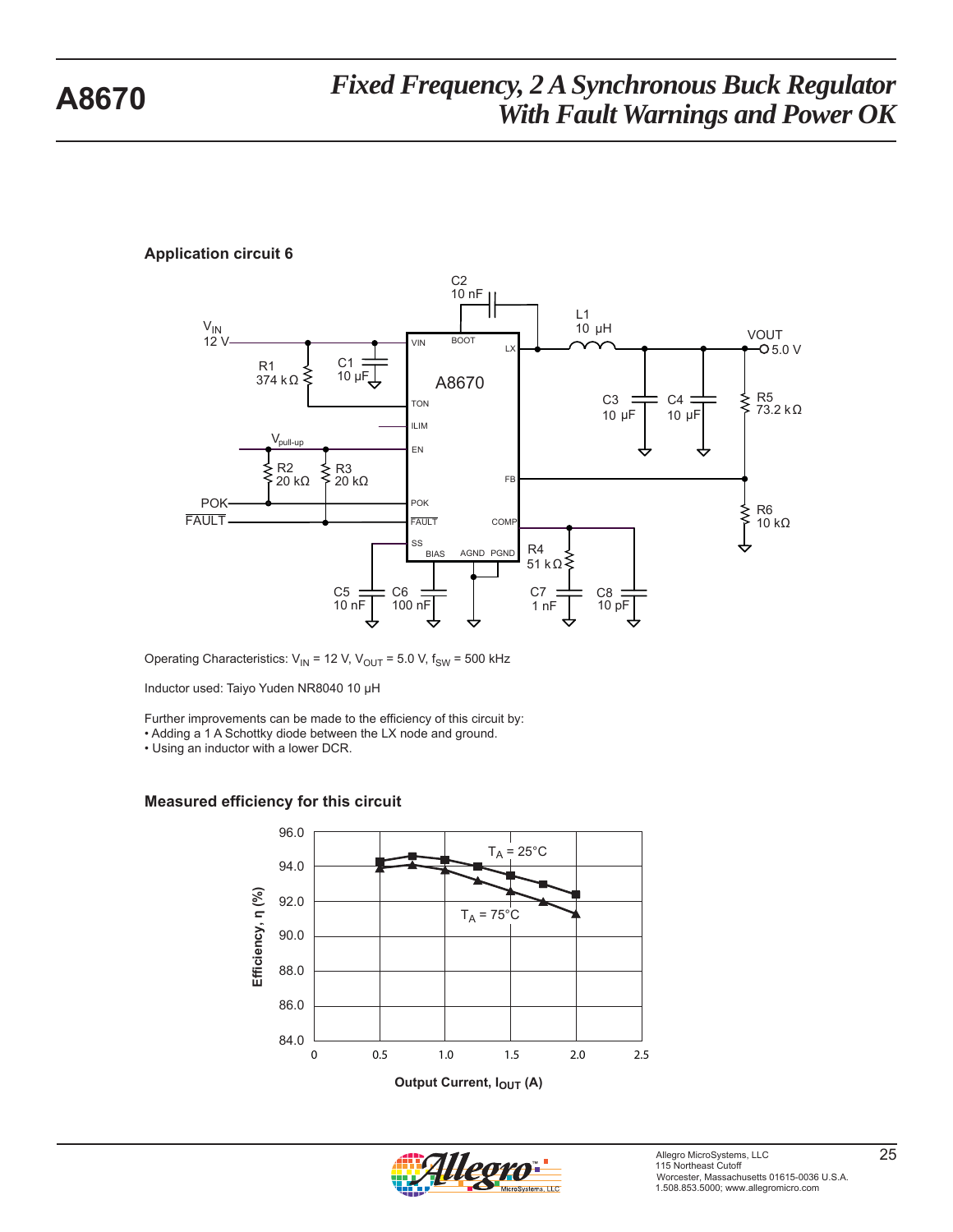**Package ES, 20-Contact QFN**









For Reference Only, not for tooling use (reference DWG-2864, excluding pad) Dimensions in millimeters Exact case and lead configuration at supplier discretion within limits shown

#### A Terminal #1 mark area

 $B\$ Exposed thermal pad (reference only, terminal #1 identifier appearance at supplier discretion)

 $\mathbb{C}\text{ }$  Reference land pattern layout (reference IPC7351 QFN50P400X400X80-21BM) All pads a minimum of 0.20 mm from all adjacent pads; adjust as necessary<br>to meet application process requirements and PCB layout tolerances; when<br>mounting on a multilayer PCB, thermal vias at the exposed thermal pad land<br>

 $D \cap C$  oplanarity includes exposed thermal pad and terminals